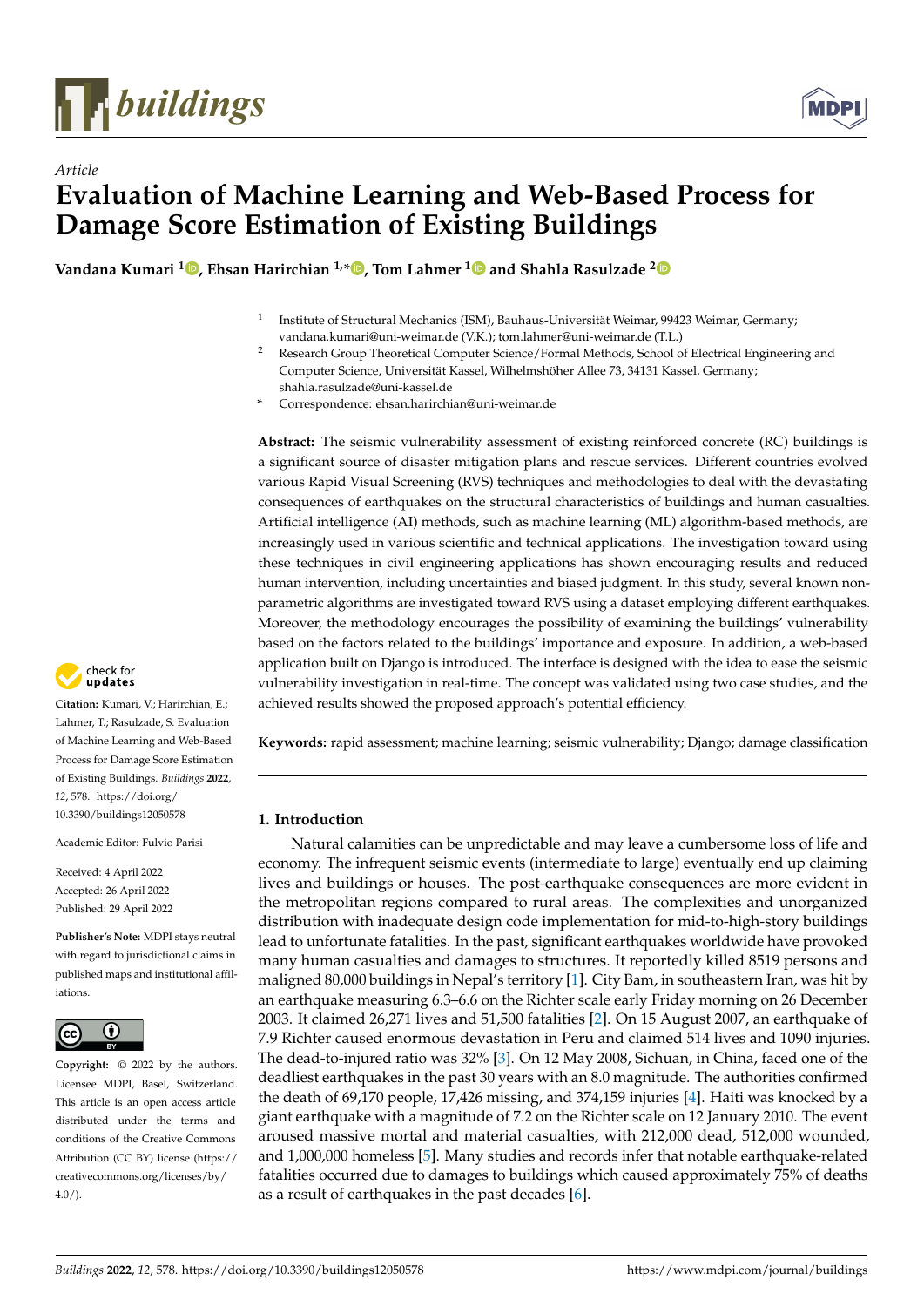It is not feasible to conduct a comprehensive analysis for every structure in an urban metropolis. Thus, a fast screening technique to filter out and prioritize the building stocks with high degrees of vulnerability, also known as Rapid Visual Screening or RVS, is felt to be highly essential. RVS, recognized for its fundamental calculations, provides a quick and reliable approach for assessing seismic risk. RVS was created in the 1980s by the Applied Technology Council (USA) [\[7\]](#page-20-6) to assist a wide range of people, including building authorities, structural engineering consultants, inspectors, and property owners. This approach was created to be the preliminary screening phase in a multi-step process of assessing seismic risk. Ozcebe [\[8\]](#page-20-7) provides a valuable overview of RVS. When screening out high-risk construction stocks, this technique is fast, dependable, and efficient. For executing RVS, a sheet with preset criteria is considered and a qualified assessor implements a preliminary walk-down assessment to determine the damage grade of buildings. The process is followed by the evaluator taking note of physical characteristics such as overhangs and floating columns. First, a Basic Score (BS) is calculated using a formula and then allocated to the building following several international codes.

Throughout the last 25 years, many research projects have used artificial intelligence (AI) capabilities in earthquake engineering, such as methods based on machine learning  $(ML)$  and neuro-fuzzy  $[9-11]$  $[9-11]$ . The intrinsic capacity of ML to embed and deploy solutions of issues with known input data in order to extract predictions for the solution of the same kind of problems with unknown input data instantaneously led to the idea of using them for the approximation of the seismic damage status of existing structures in real-time following an earthquake.

The current study examines different ML methods for the rapid classifying of building damage grades through the rapid screening of a building. With the input dataset, many supervised learning approaches were investigated. The final classifier was created using the highest-scoring algorithm. Furthermore, the study was focused on the critical factors that cause probable loss following an earthquake. Despite the capabilities of AI approaches, there is a significant gap in adopting the most efficient technique for evaluating the seismic vulnerability of structures for which some possible reasons could be the substantial knowledge, the required skills, and the proper place for the application of an AI-based method [\[12\]](#page-20-10).

# **2. Background of the Study**

Earthquakes are the most devastating natural calamities that humans have witnessed [\[13](#page-20-11)[,14\]](#page-20-12). Every year earthquakes claim thousands of lives [\[15\]](#page-20-13) and cause significant loss in the economy (direct or indirect), massive fatalities, and suspension in occupancy as well as in business, not only in developing but also in the developed and scientifically well-established (particularly in earthquake engineering) countries [\[16](#page-20-14)[,17\]](#page-20-15).

In general, an estimation of any damage involves the complications of defining, assessing, and modeling the associated factors along with controlling the uncertainty. Engineering communities have the challenge of predicting the structures' expected damages and face complexities, vagueness, and difficulties in their estimations [\[18\]](#page-20-16), especially when it comes to dealing with a large building stock. Hence, restricting the damage to existing reinforced concrete (RC) buildings is emphasized, as they are more vulnerable than new buildings constructed according to the latest codes. The pre-earthquake assessment of existing structures has been introduced within the general framework of seismic risk management and aims to form a strategy for prioritizing buildings for further comprehensive analyses [\[19\]](#page-20-17). Although most new RC buildings fulfill the seismic safety criteria, many existing old RC buildings are not compliant with the principles of modern seismic codes, lacking ductility and sufficient seismic resistance, and hence their vulnerability analysis demands more attention. Lessons learned from the performance of buildings during previous earthquakes and research over the last three decades resulted in improved seismic design provisions and building resiliency [\[20](#page-20-18)[,21\]](#page-20-19). The majority of the existing buildings are operational and require an assessment to analyze how safe they are to resist any seismic event in terms of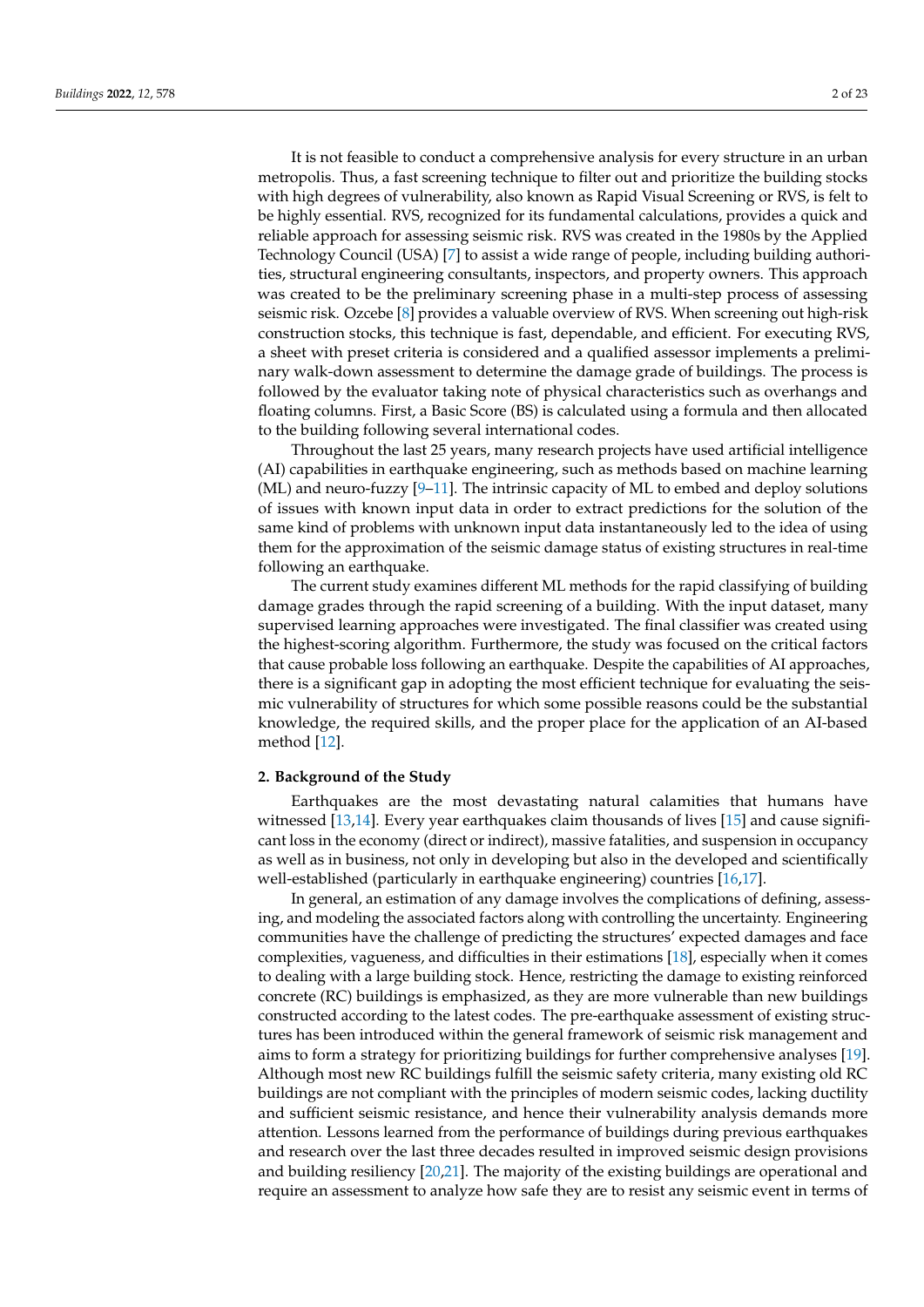life safety. A rapid and efficient risk-based seismic vulnerability assessment of existing buildings can help with estimating damage grades, prioritization for further analyses, saving time and costs, and assisting decision-makers with the provision of post-disaster crisis management plans [\[22\]](#page-20-20).

#### *2.1. Rapid Visual Screening*

RVS estimates the seismic vulnerability of structures in a given territory. It depends on associations between the buildings' evaluated seismic performance and architectural typology (frame, shear wall, monolith, in-fill), material (steel, RC, masonry, wood, composite), design methods implementation, and several other factors [\[23\]](#page-20-21). Additional inputs to the analysis include the level of earthquake hazards. The predictions are based on expert opinions, pushover analyses, compelling response studies, and the performance of similar buildings in past seismic events. The RVS methods allow for quantifying structural vulnerabilities more easily than analytical approaches [\[24\]](#page-20-22) by filtering the weak structures through faster implementation. There is no need for detailed calculations and multiple scenarios. A scale-based or score-based system quantifies the likelihood of a building collapse, while the scale or score represents the possible damages after an earthquake [\[25\]](#page-20-23).

## *2.2. Machine Learning in Seismic Vulnerability Assessment*

AI methods provide a device or computer with the ability to imitate human intelligence (cognitive process), procure from events, adapt to the newest information, and perform human-like activities. These techniques accomplish tasks intelligently and accurately while keeping adaptive and productive for the entire system. Abundant literature is available that attempted to integrate various branches of AI from several areas with an RVS method. There is a broad set of techniques that come in the domain of artificial intelligence, including Artificial Neural Networks (ANNs), ML, Fuzzy Logic (FL), and Multilayer Feedforward Perceptron Networks (MFPNs). A comprehensive review of different AI techniques developed in the literature for the application of RVS to existing buildings and damage classification can be found in [\[26\]](#page-20-24). Morfidis and Kostinakis [\[27\]](#page-21-0) applied an ANN to explore the number and combination of seismic specifications and help forecast the seismic damage caused to the RC buildings. The desired combination of parameters was between five and fourteen, while the Housner Intensity stood the most important among all. In 2018, Morfidis and Kostinakis conducted another study [\[28\]](#page-21-1) using a model based on an MFPN. Several algorithms trained the model and using the Maximum Inter-Story Drift Ratio, the damage index of the earthquake was examined. In another study published by Morfidis and Kostinakis [\[12\]](#page-20-10), the seismic vulnerability was evaluated using an MFPN. The model was trained via datasets obtained from a number of RC buildings in Greece with heights of 3–30 m. The study aimed to exchange the knowledge base between a civil engineer and an ANN expert.

In 2010, Tesfamariam and Liu [\[29\]](#page-21-2) conducted a comparative study on different classification methods of the Neural Network (NN), namely Naive Bayes (NB), K-Nearest-Neighbor (KNN), Fisher's Linear Discriminant Analysis (FLDA), Partial Least Squares Discriminant Analysis (PLS-DA), Multilayer Perceptron Neural Network (MLP-NN), Classification Tree (CT), Support Vector Machine (SVM), and Random Forest (RF). For different damage states including none (O), light (L), moderate (M), severe (S), and collapse (C), indicators 1, 2, 3, 4, and 5 were used, respectively. KNN and SVM performed optimally for segregating buildings with "Immediate Occupancy" (IO) and "Life Safety" (LS). A team of researchers (Zhang et al. [\[30\]](#page-21-3)), in 2018, presented an analysis report on their approach based on ML. The selected mechanism was the Classification and Regression Tree (CART) and RF to sketch the response and damage patterns of buildings. They found an accuracy of 90% in predicting response patterns and 86% for both CART and RF. The traditional architecture of an ANN has each neuron connected to every other neuron, while a Convolutional Neural Network (CNN) has the last layer fully connected.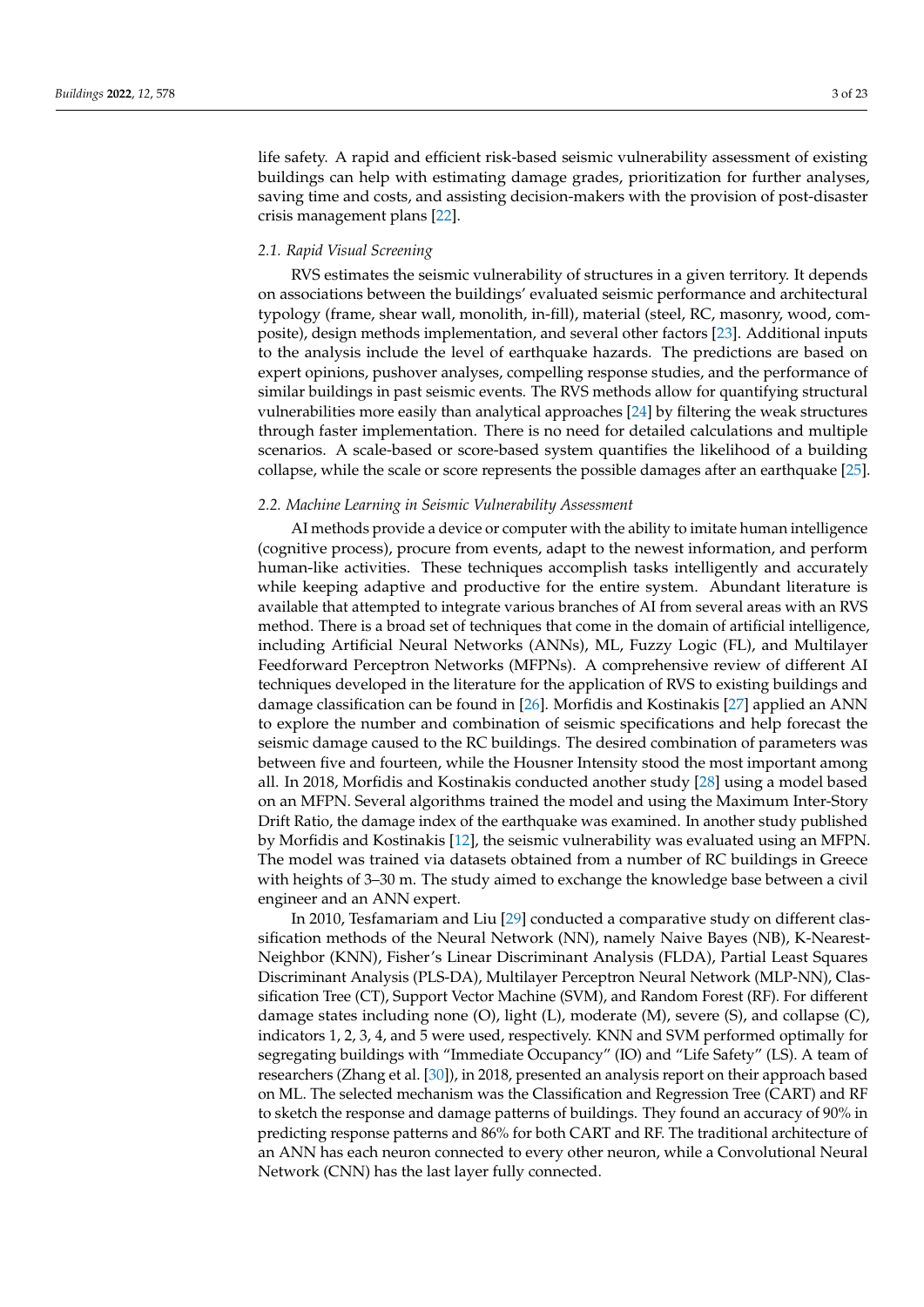Harirchian et al. [\[21\]](#page-20-19) utilized an optimized MLP-NN to study the earthquake perceptivity through six buildings' performance variables which can help in obtaining optimal foresight of the damage state of RC buildings using an ANN. The MLP network was trained and optimized, utilizing a database of 484 buildings damaged in the Düzce earthquake in Turkey. The effectiveness of this recommended NN design was displayed through the achieved results to build an introductory estimation procedure for the seismic risk prioritization of buildings.

Another study conducted by Allali et al. [\[31\]](#page-21-4) focused on an approach based on FL for the post-earthquake damage evaluation of buildings. They proposed the creation of the global damage level of buildings with different lateral load resisting components. More than 27,000 buildings damaged in the destructive 2003 Boumerdes earthquake in Algeria  $(M_w = 6.8)$  were considered in the review process. The survey included the structural and non-structural components, and other factors such as soil conditions, etc., were overlooked. The damage levels of components and global damage levels were indicated using a scale system from "No damage" for  $D_1$  up to "collapse" for  $D_5$ . The study applied a novel purpose of weighted fuzzy rules to associate the components' damage levels to the global damage levels. The outcomes showed an accuracy of 90%.

ML represents a branch of AI that uses the essential components of illustration, evaluation, and optimization to generate forecasts using computational algorithms that improve with time. From a natural hazard risk evaluation perspective, SVM approaches have been frequently used [\[32](#page-21-5)[–35\]](#page-21-6). Few researchers compared an SVM performance with other soft computing techniques or used an integrated approach that included the characteristics of two different methodologies. Gilan [\[36\]](#page-21-7) used an SVM combined with a fuzzy evolutionary function (EFF-SVR) to predict the concrete compressive strength and compared their findings with ANFIS, fuzzy function with least square estimation (FF-LSE), ANN, and enhanced FF-LSE. Simulation results and comparisons showed that the suggested EFF-SVR technique outperformed other methods in terms of performance. In their research investigations on compressive strength predictions for the no-slump concrete and concrete with a significant volume of fly ash additive, Sobhani [\[37\]](#page-21-8) and Sun [\[38\]](#page-21-9) utilized SVM and least square SVM (LS-SVM) models, respectively, and compared them with ANN models. SVM and LS-SVM models were high-speed in both tests and helped overcome the ANN model's disadvantages of over-training and poor generalization skills.

Harirchian [\[35\]](#page-21-6) used a supervised ML methodology on the post-damage data of RC structures damaged by the 1999 Düzce earthquake in Turkey to develop a method applicable to risk assessment and crisis management strategies. They used an SVM optimization model to assess the efficacy of the suggested technique in damage prediction. The database contained 484 buildings, with 22 feature characteristics serving as inputs to the suggested method. When all 22 characteristics were used as inputs to the technique, their findings showed a 52% accuracy. The SVM technique has been used to estimate seismic risk for large-scale data. In fact, constructing a dataset with various parameters as inputs to an extensive computational model for many structures in an area rather than individual buildings would be a complicated task which would render the procedure computationally expensive. Zhang [\[39\]](#page-21-10) fixed this problem by performing two case studies with 11 and 20 building features, respectively, utilizing an SVM as a data mining technique. For testing the performance and accuracy of the SVM in seismic vulnerability prediction in terms of spectral yield and ultimate points using capacity curves acquired by a pushover analysis [\[40–](#page-21-11)[43\]](#page-21-12) in individual as well as regional scales, samples were randomly selected from Taiwan's National Center for Research on Earthquake Engineering (NCREE) [\[44\]](#page-21-13) database of 5400 school buildings in Taiwan. Their results showed an average accuracy of 64% on an individual scale, which could be raised to 74% by increasing the number of samples used in the dataset's training. A seismic risk assessment was completed on a regional scale when the SVM approach was combined with the seismic-demand curves based on building sites. Deep Neural Networks (DNN), also known as Deep Learning (DL), have been effectively employed in a range of applications [\[45\]](#page-21-14), attracting the in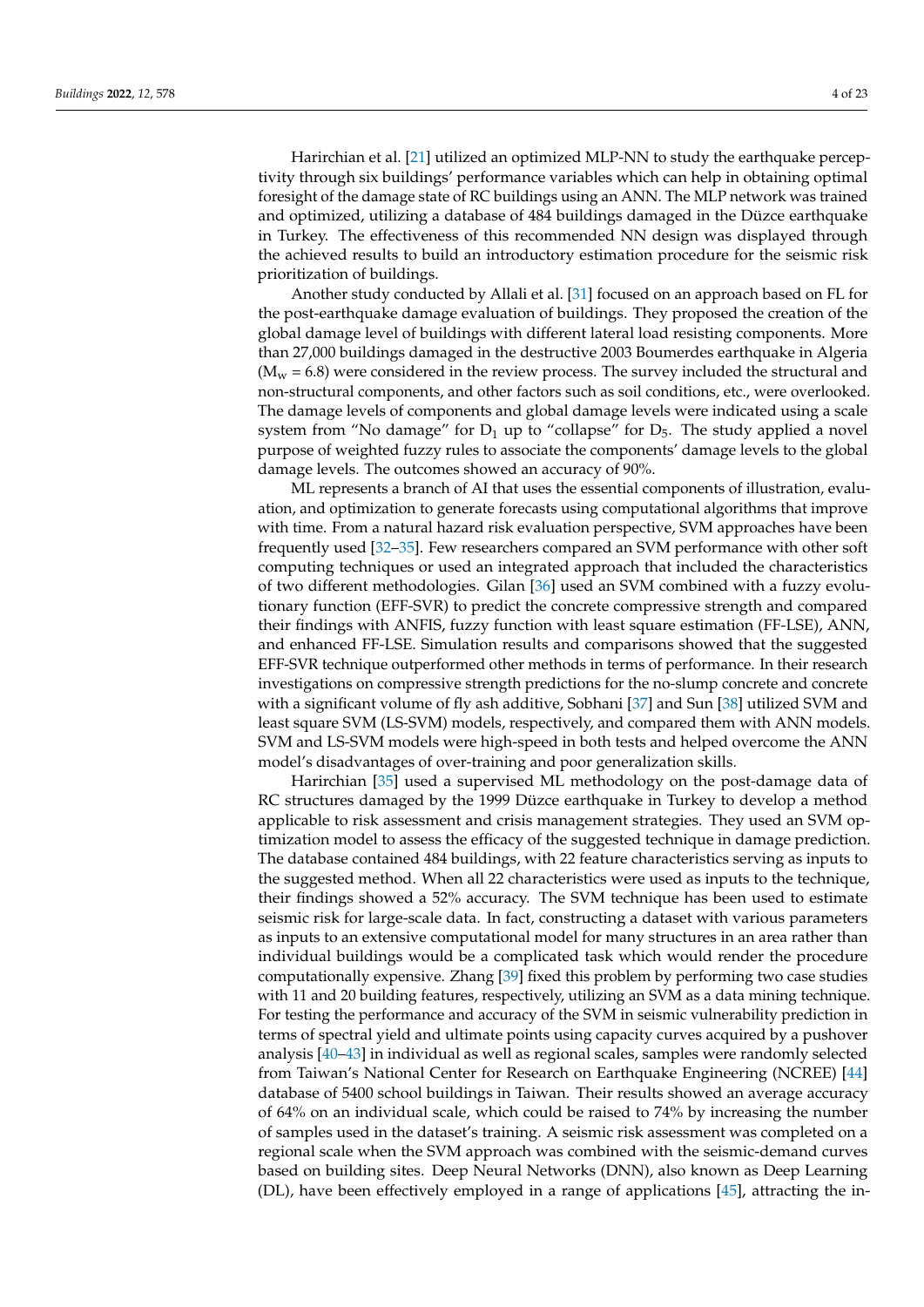terest of academics since DL outperformed alternative ML approaches such as kernel machines [\[46–](#page-21-15)[48\]](#page-21-16).

Exposure models, or the inventory of people and facilities geographically separated at the regional scale impacted by earthquakes, are among essential variables that make up the fundamental inputs for a seismic risk assessment. Gonzalez [\[49\]](#page-21-17) utilized a methodology that included deep learning and a CNN method, which was applied to Google Street View photos for image processing and categorizing individual buildings' structural typologies, which was then used for exposure models and a seismic risk assessment. A dataset from 9989 structures across eight typologies in Medellín, Colombia, was taken into consideration. The results indicated that non-ductile structures are most vulnerable in an earthquake, with an accuracy of 93% and a recall of 95%.

## **3. Data and Methodology**

#### *3.1. Input Data Source*

Data are the observations of real-world phenomena, and they make the backbone of ML models. Data present a small window into a restricted viewpoint of reality. The accumulation of all of these observations provides a picture of the whole. However, it should be noted that even when one has a massive dataset, the adequate number of data points for some instances of interest might be pretty small.

The study presented in [\[50\]](#page-21-18) incorporates cumulative data collected from RC buildings shaken under the past four seismic events in Ecuador, Haiti, Nepal, and South Korea. The data are archived in the open-access database of the DataCenterHub platform [\[51\]](#page-21-19), simultaneously with the data obtained from the studies by different research groups on that platform [\[52](#page-21-20)[–55\]](#page-22-0). Data from the individual earthquakes were not sufficient for predictive models to work efficiently. Therefore, to supplement the data and create a global method, the study consolidated all four datasets and merged them into one.

ML models require learning from data. ML algorithms acquire a mapping from input variables to a target variable on a predictive modeling project. In this study, the input dataset used for the predictive analysis consists of 526 data points corresponding to 8 independent building features and 1 dependent set of variables. The dependent variables in the dataset are the damage scales from 1 to 4 that have been assigned to the affected RC buildings after seismic events. The predictive models need independent and dependent variables in order to make predictions. In Table [1,](#page-4-0) the buildings' featured parameters, their relative units, and their category types have been presented. These features are the input variables for the given dataset, whereas the target or dependent variable contains the four damage scales, as shown in Table [2,](#page-5-0) for defining the damage and risk associated with the corresponding RC building.

| <b>Features</b>               | Unit                                   | <b>Type</b> |
|-------------------------------|----------------------------------------|-------------|
| No. of Stories                | N(1, 2, )                              | Integer     |
| Total Floor Area              | m <sup>2</sup>                         | Integer     |
| Column's Cross-Sectional Area | m <sup>2</sup>                         | Integer     |
| Concrete Wall Area (Y)        | m <sup>2</sup>                         | Integer     |
| Concrete Wall Area (X)        | m <sup>2</sup>                         | Integer     |
| Masonry Wall Area (Y)         | m <sup>2</sup>                         | Integer     |
| Masonry Wall Area (X)         | m <sup>2</sup>                         | Integer     |
| Captive Columns               | $N$ (exist = yes = 1, absent = no = 0) | Binomial    |

<span id="page-4-0"></span>**Table 1.** RC buildings' input feature collected for RVS study (based on the conducted study in [\[21\]](#page-20-19)).

A feature depicts the numeric representation of raw data. The right features are essential to the task at hand and should be easy for the model to ingest. Feature engineering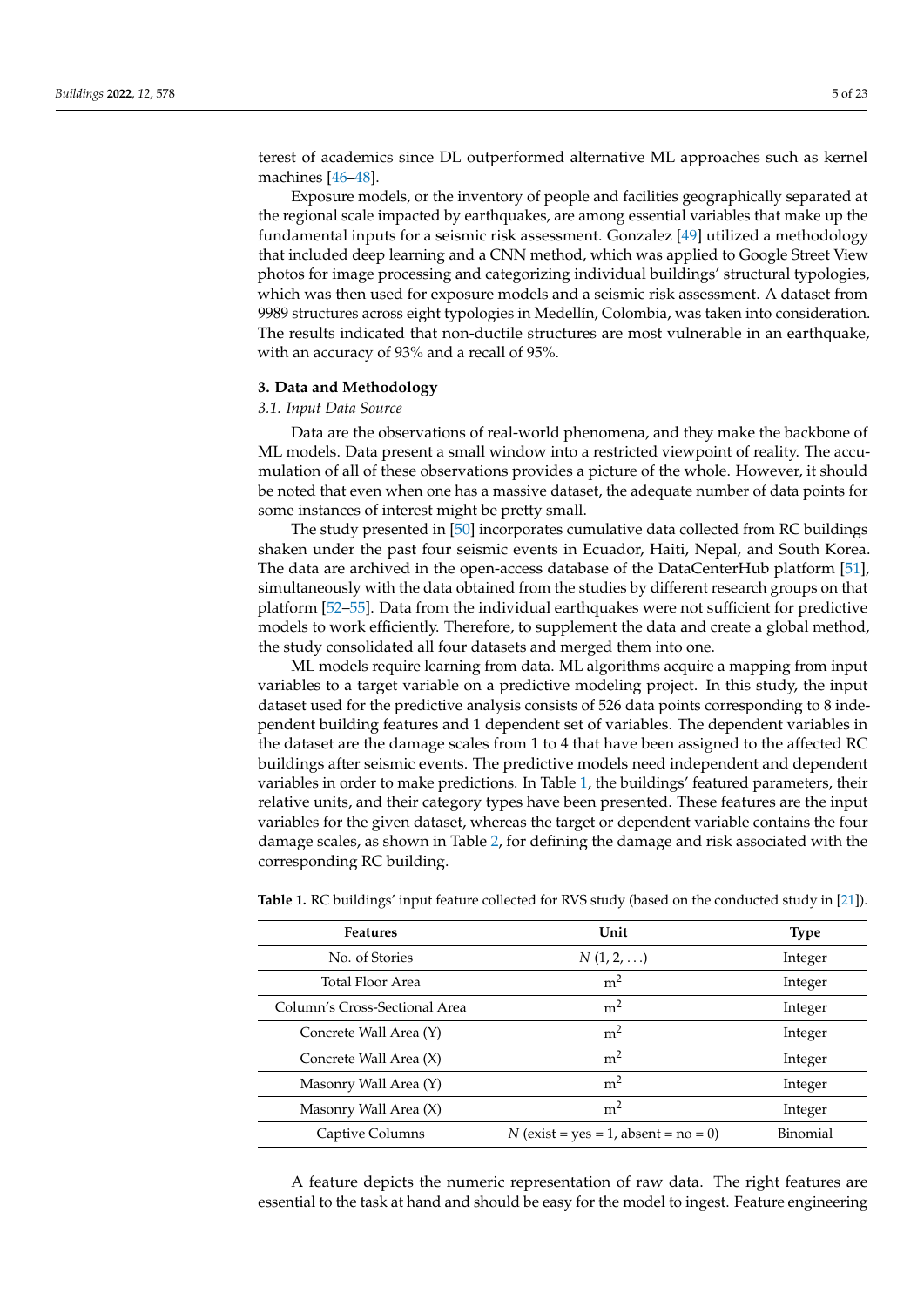expresses the most appropriate features for the given data, model, and task. The number of features is also imperative. If there are not enough informative features, the model will not achieve the final goal. In case of many features or trivial features, the model will be more expensive and tricky to train. Something might go wrong in the training process that impacts the model's performance. Features and models sit between raw data and the desired insights. Thus, in an ML workflow, not only the model but also features are equally important.

| Damage Scale | <b>Risk Association</b>                                                                                       |
|--------------|---------------------------------------------------------------------------------------------------------------|
|              | No visible damage to the structure. Safe to reoccupy.                                                         |
|              | Low damage. Hairline to wide cracks in the structural elements. Spalling<br>of concrete may also be observed. |
|              | Significant loss. Failure of at least one element in the structure.                                           |
|              | Severe damage. At least one floor slab or part of it loses its elevation.                                     |
|              |                                                                                                               |

<span id="page-5-0"></span>**Table 2.** Damage scales associated with various risk factors.

#### *3.2. Data Preprocessing*

ML algorithms cannot fit solely on raw data. Instead, the data should be transformed by preprocessing to meet the requirements of individual ML algorithms. Figure [1](#page-5-1) shows various steps followed in the study including merging four different datasets to form one, processing the consolidated raw dataset for improvising it, and making the data suitable for feeding into the predictive models. The study used various libraries available in *Python* programming language to preprocess the data and create ML predictive models. Data preprocessing is vast and can consist of numerous steps depending upon the data, features, and the model requirements. Below, sub-sections elaborate on the preprocessing steps carried on the raw dataset for implementation in the study.

<span id="page-5-1"></span>

Figure 1. The workflow of data preprocessing for feeding data to predictive models.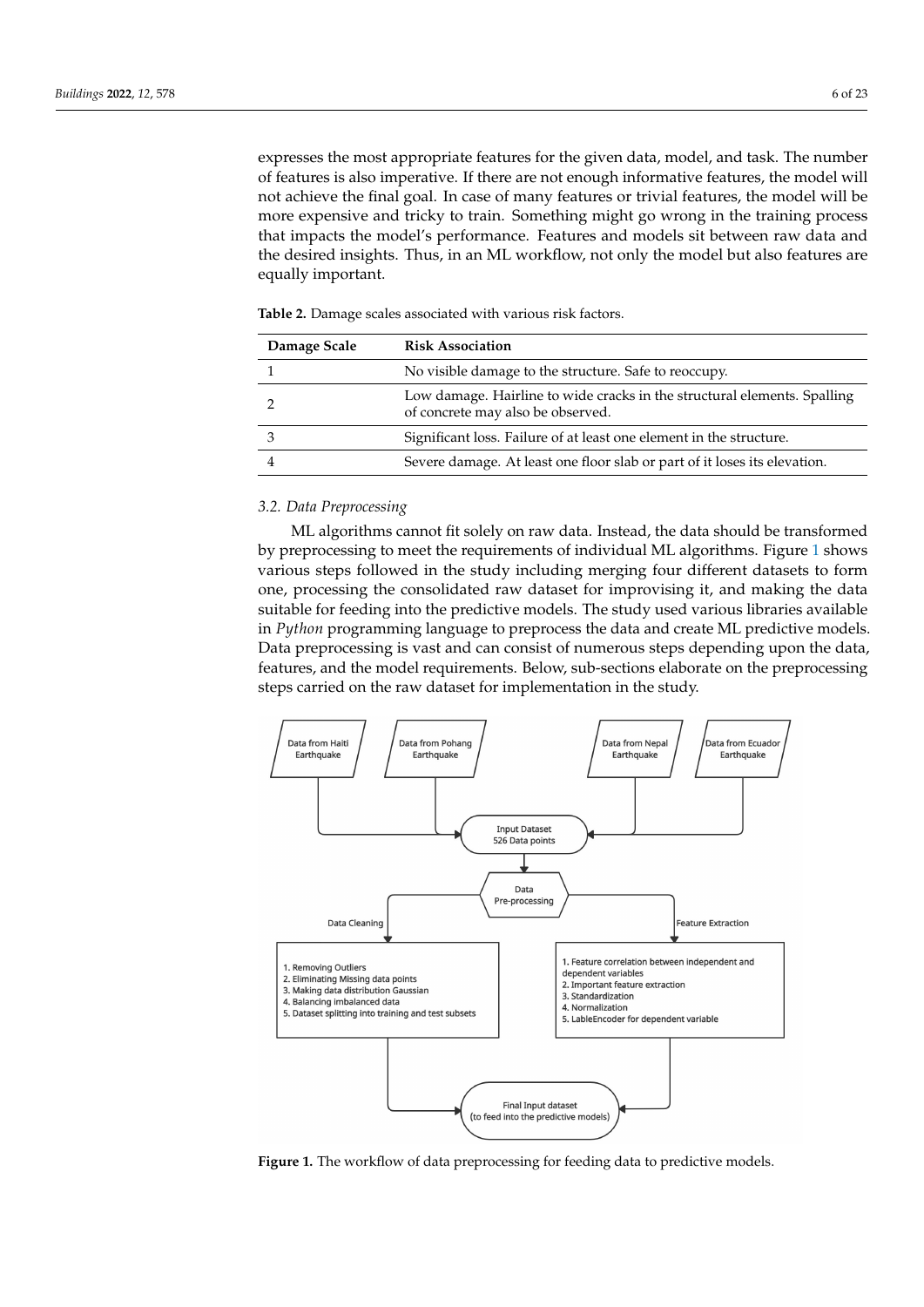Data cleaning regards recognizing and fixing errors in the dataset that may negatively influence a predictive model. It is referred to all kinds of actions and activities which identify and adjust errors in the data [\[56\]](#page-22-1). One of the most common forms of preprocessing consists of a simple linear re-scaling of the input variables [\[57\]](#page-22-2).

• Outlier detection—An outlier is a data point that is unlike the other data points. They are rare, discrete, or do not belong in some way. There is no definite technique to distinguish and recognize outliers as usual because of the specifics of each dataset. However, a domain expert can interpret the raw observations and verify if any given data are outliers or not. Identifying outliers can be tricky even after a thorough comprehension of the data. Proper attention should be taken not to eliminate or replace values rashly, specifically when the sample size is small [\[58\]](#page-22-3).

The input dataset for the study is medium size, so detecting the outliers on the basis of extreme value analysis was possible. There were few data points which were not in the range and distribution of attribute values. Those data points were eliminated to avoid creating any unforeseen circumstance to control the predicting model inaccurately.

- Missing data elimination—Major ML algorithms utilize numeric-type input data values arranged in rows and columns in a given dataset. Missing values in a dataset can create problems for the algorithms to function optimally. Therefore, it is a common practice to identify the missing values and substitute them with a corresponding numerical value. The method is known as missing data imputation or data imputing. A known approach for data imputation is replacing all missing values for that column with the respective column's mean or median value. *Scikit*-*learn* library provides a *SimpleImputer* with a mean or median strategy for missing value elimination. The input dataset for this study is moderately tiny with only 526 values; however, there were 3 NaN (Not a Number) data points raising errors while processing the algorithms. Therefore, using the conventional strategy, those NaN were replaced by the mean value of their respective columns.
- Gaussian data—ML models function better when the data have Gaussian distribution. The Gaussian is a standard distribution with the familiar bell shape. Data fitting techniques can modify each variable to make the distribution Gaussian, or if not Gaussian, then more Gaussian-like. These transforms are most efficient when the data population is nearly Gaussian, to begin with, and is skewed or affected by outliers. Figure [2](#page-7-0) shows the histogram for each feature input variable. Floor number has Gaussian-like distribution of the data points, whereas most of the features are skewed toward the left. The captive column obtained a binomial value (0 or 1); therefore, the data distribution is discrete.

Figure [3](#page-8-0) illustrates the data distribution for each feature input after employing Power-Transformer class from *Scikit*-*learn* library. Total floor area and column area show a better Gaussian bell shape, whereas masonry wall area NS and masonry wall area EW have some skewness on the left side. Due to very few non-zero data points, the area of concrete wall area NS and concrete wall area EW did not show any significant improvement.

Imbalanced Data—An imbalance in data distribution for each input feature creates objections for predictive modeling. In real-world cases, the dataset contains irregular data sharing several times, affecting the model prediction's performance. Figure [4](#page-8-1) depicts that the input dataset contains an asymmetric distribution of feature data which resulted in imbalanced data in each output class. For example, damage class 4 has the highest number of samples, whereas damage class 1 has the least. This kind of data distribution prevents the model from performing optimally. Synthetic Minority Oversampling Technique (SMOTE) [\[59\]](#page-22-4) generates synthetic data for the minority class, therefore producing symmetry for majority of classes. Table [3](#page-9-0) illustrates that, using SMOTE, the imbalanced state of data distribution in the target variable is balanced.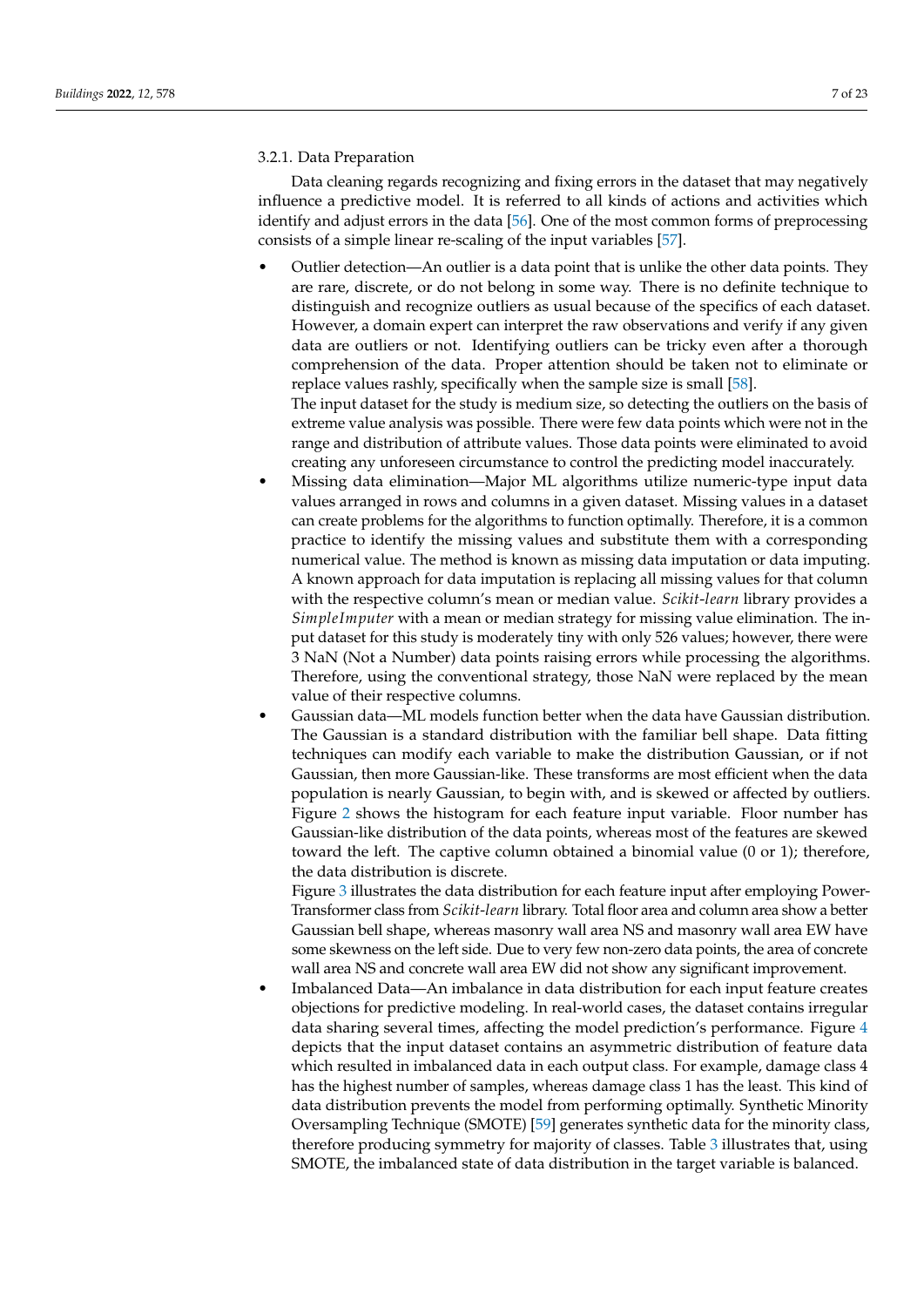- Dataset splitting—The suitable approach for performing data preparation with a train– test split evaluation is to fit the data preparation on the training set, then apply the transform to the train and test sets. Therefore, the input dataset was split into (80–20%) into the training set and testing set using function *train*-*test*-*split* from *model*-*selection* module in *Scikit*-*learn*.
- <span id="page-7-0"></span>• Cross-Validation—As a good practice, ML models should evaluate the dataset using k-fold cross-validation, particularly in small to medium-sized datasets. Cross-validation aims to examine the model's worth to predict unseen data, check issues such as model overfitting, or biasedness to give an insight into the model behavior against an independent dataset. The study implemented repeated stratified 10-fold cross-validation using the function *RepeatedStratifiedKFold* from module *ensemble* in *Scikit*-*learn*.



**Figure 2.** Distribution of data over each input variable.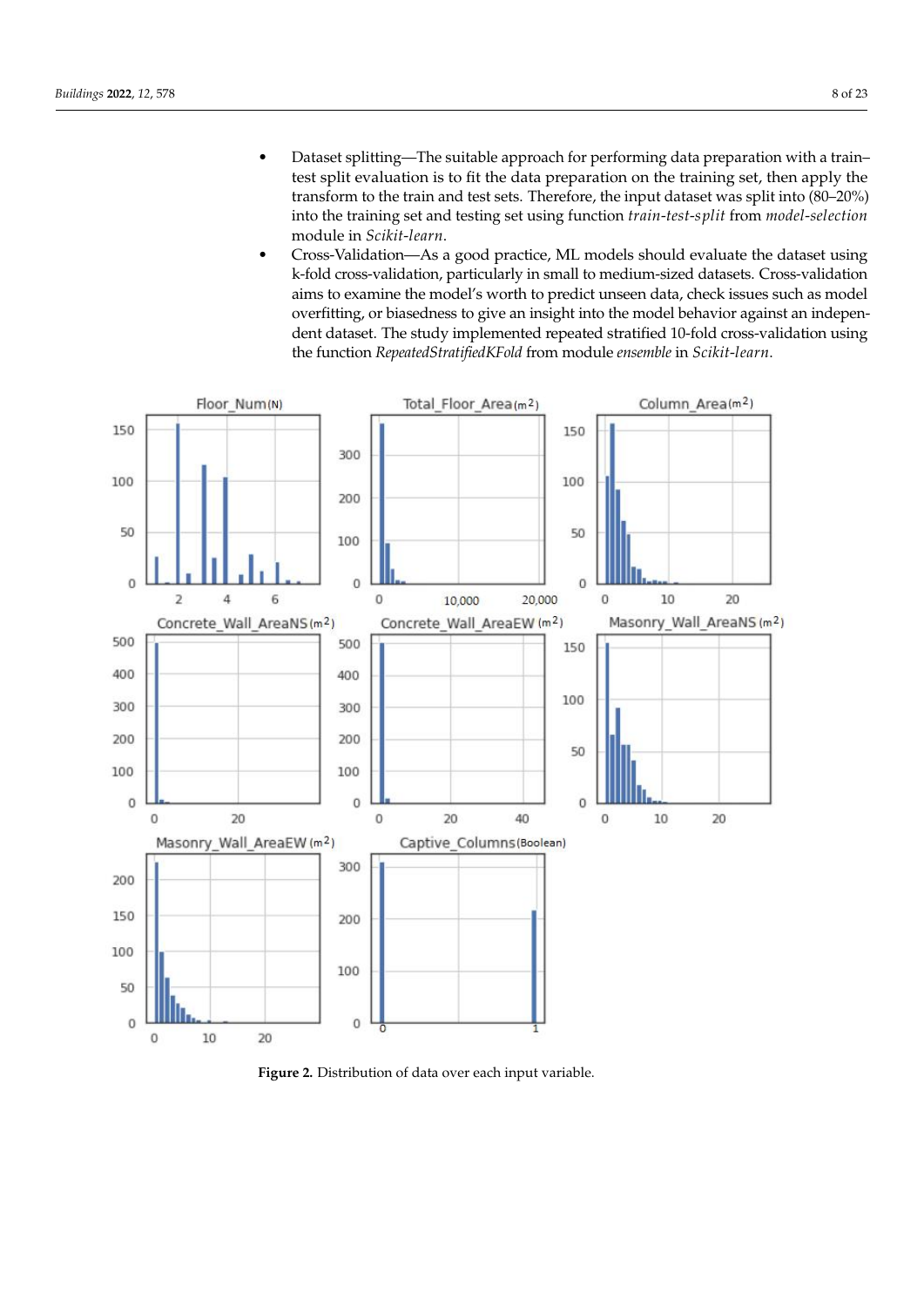<span id="page-8-0"></span>

**Figure 3.** Distribution of data on each input variable after employing PowerTransformer.

<span id="page-8-1"></span>

**Figure 4.** The damage class distribution of studied buildings.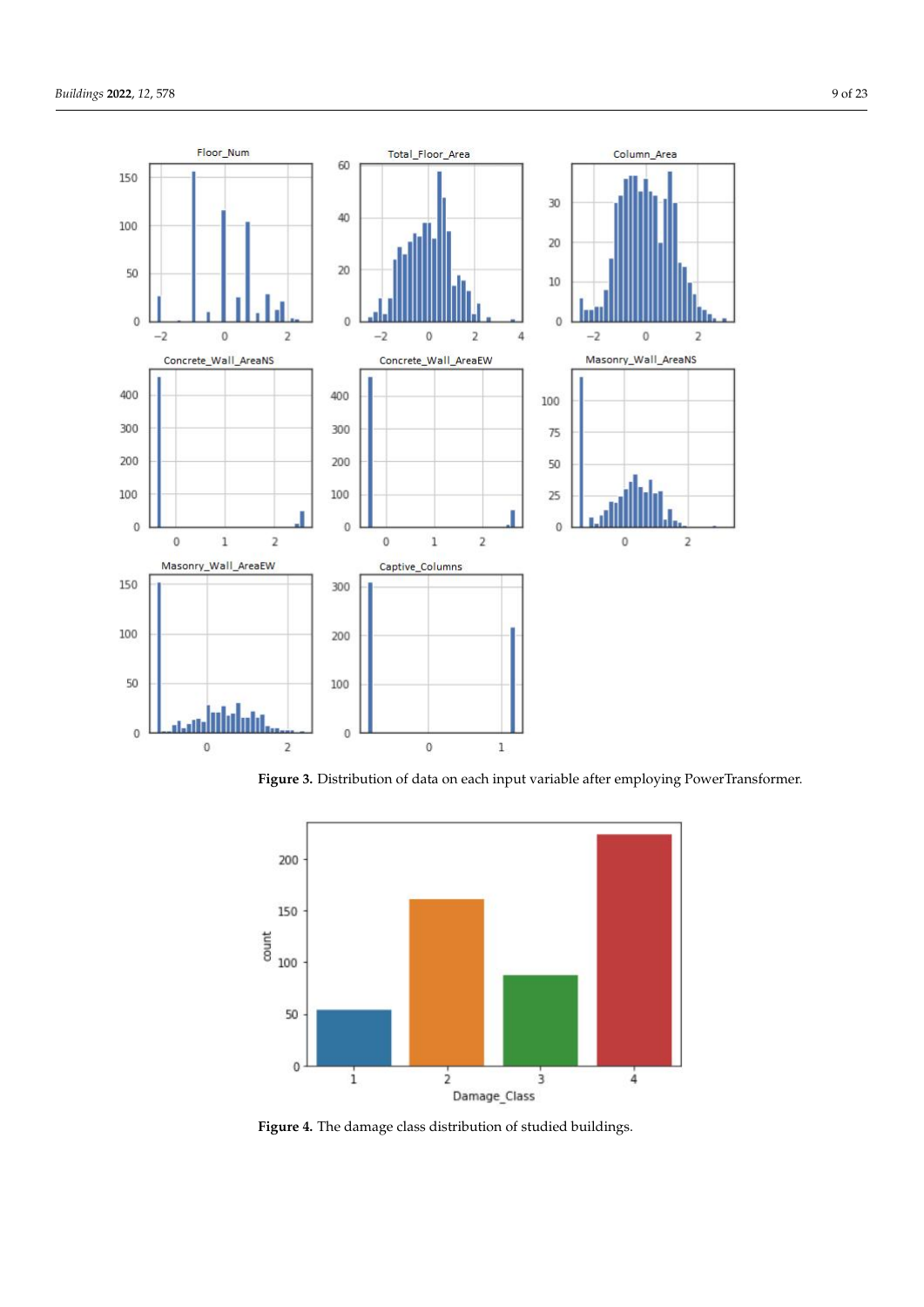| <b>Target Class</b> | <b>Imbalanced Data</b> | <b>Balanced Data</b> |
|---------------------|------------------------|----------------------|
|                     | 54                     | 224                  |
|                     | 161                    | 224                  |
|                     | 87                     | 224                  |
|                     | 224                    | 224                  |

<span id="page-9-0"></span>**Table 3.** Balanced number of data in target variable with SMOTE [\[60\]](#page-22-5).

# 3.2.2. Feature Selection

Feature selection limits the number of independent variables in an input dataset while creating a predictive model. Reducing the number of input variables helps in terms of reducing the computational cost of modeling and also in order to increase the model's performance.

<span id="page-9-1"></span>Figure [5](#page-9-1) shows the application of statistical measures to draw a correlation between independent and dependent variables as the basis to filter out feature selection. For the available dataset, where the independent/input variable was numerical and dependent/output variable was categorical, ANOVA method was implemented to extract the essential features out of all given parameters.



**Figure 5.** Types of statistical data.

# 3.2.3. Data Transformation

ML models are mapped from input variables to an output variable based on a suitable pre-defined algorithm. Variations in the scales over independent variables may raise the complexity of the problem to be modeled. Following approaches transform the data in a proportionate scale to achieve the optimum output.

• Standardization—Standardization of a dataset includes re-scaling the spread of values such that the mean of observed values is 0 and the standard deviation is 1. The method is offered by a function called *StandardScaler* available in the *preprocessing* module of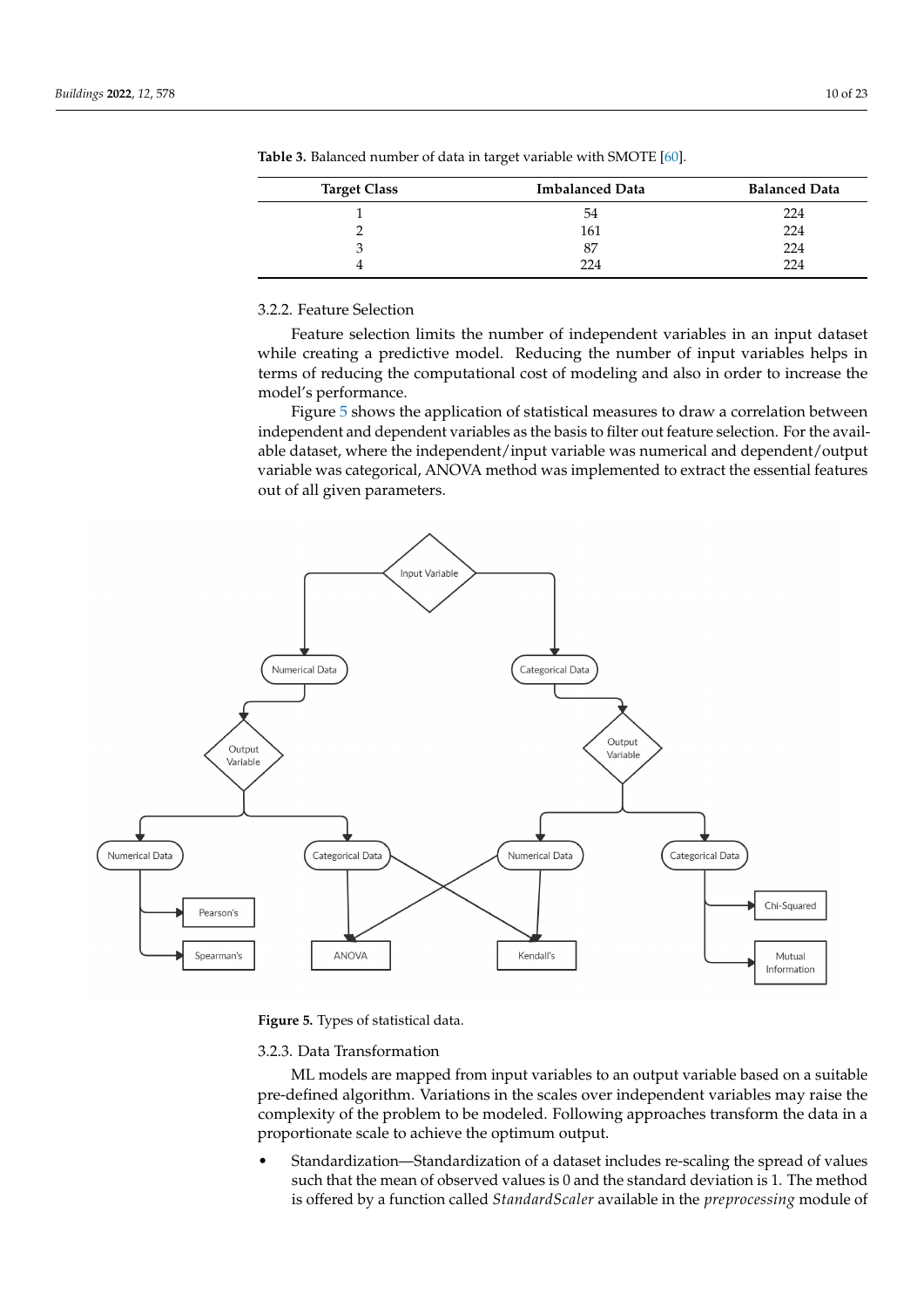*Scikit*-*learn* library. Deducing the mean value from the given data is known as centering, and dividing the data by the standard deviation is known as scaling. The method is also referred to as center-scaling.

- Normalization—Data points in any dataset may scale differently from variable to variable. Often ML predictive models perform better if the variables are scaled in a standard range, for example, in the range between 0 and 1. The scaling of all variables in the range between 0 and 1 is known as Normalization. Class *MinMaxScaler* from *preprocessing* module in *Scikit*-*learn* library normalizes the input variable.
- Label Encoder—ML predictive models assume all the provided input and output variables to be numeric. Numerical data include data points that comprise numbers, such as integer or floating-point values. Categorical data involve label values instead of numerical. Categorical variables are frequently known as nominal. *Scikit*-*learn* library also has this requirement which implies that all categorical data must be transformed to numerical values.

For the dataset applied in this study, the target variable is in the categorical form: the different damage classes assigned to the earthquake-affected RC buildings. With the one-hot encoding method, the categorical output variable can be changed to an ordinal numerical form. The ordinal encoding transform is available in the *Scikit*-*learn* library via the *OrdinalEncoder* class.

## *3.3. Predictive Model Building*

Designing an ML model involves several steps, as demonstrated in Figure [6.](#page-11-0) After preprocessing, the input dataset (including the five feature input parameters) is split into training and test subsets in a proportion of 80 and 20%, respectively. The training subsets underwent cross-validation, which further divided the training set into smaller training and validation subsets. In the study, there are ten subsets of the training data. There are six popular ML classifiers implemented: SVM, DT, RF, NB, KNN, and GB. While nine training subsets' data were training each classifier, the validation set evaluated the classifier's performance by reviewing their precision for each output class. Unlike binary classification [\[61\]](#page-22-6), there is no positive or negative class in a multi-class classification problem, which means, in the case of binary classification, the focus is on a positive class to detect; however, in a multi-class classification problem, each sample needs to be categorized into 1 of N different classes. Nevertheless, factors such as true positive (*TP*), true negative (*TN*), false positive (*FP*), and false negative (*FN*) are available in multi-class classification help in calculating the *Precision*, *Recall*, and *F1-score*, which are helpful in determining the performance of the classifiers. Below, equation shows the details of each keyword:

- $Precision = TP/(TP + FN)$
- $Recall = TP/(TP + FN)$
- $F1-score = 2 \times ((Precision \times Recall)/(Precision + recall))$

To evaluate the classifier for general purposes, the model is exposed to the unseen test data. The accuracy was computed based on the model's predicting capability. The results could also be visualized using different plots such as a confusion matrix.

# 3.3.1. Support Vector Machine

SVM was introduced through a statistical research learning theory [\[48\]](#page-21-16). A generalized case study [\[62\]](#page-22-7) published using SVM showed that data are not linearly separable. Gärtner et al. [\[63\]](#page-22-8) introduced the technique of handling multi-instance learning problems using regular single-instance learners to summarize bag-level data combined with SVM.

The study implemented a GridSearchCV function from model\_selection module in the *Scikit*-*learn* library for implementing the SVM algorithm with all the possible hyperparameters. The optimal accuracy achieved by the grid was 52% for the training data prediction and 57 % for the test data prediction using the hyperparameter values of  $C = 10$ ,  $gamma = 1$ , and kernel = RBF.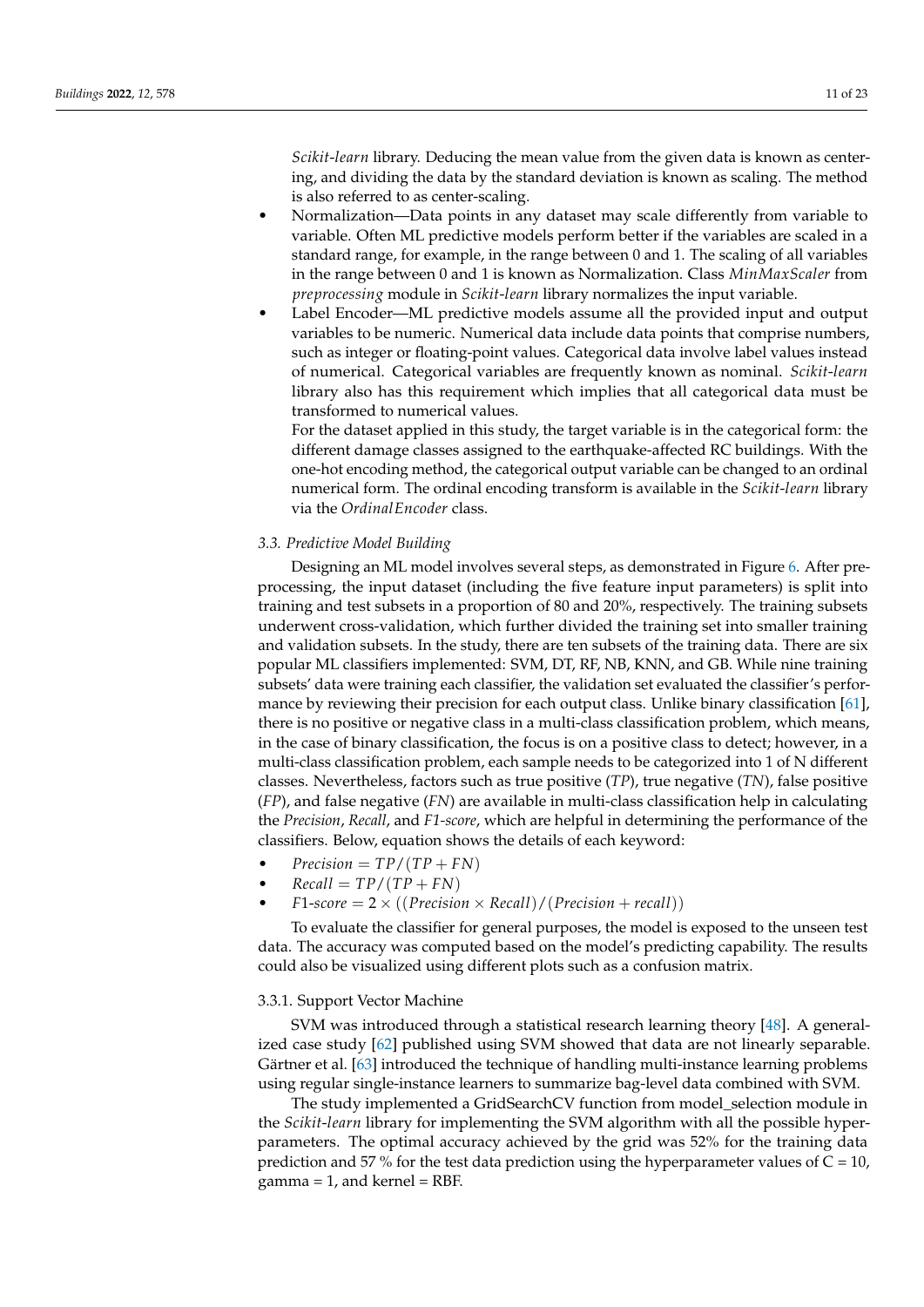<span id="page-11-0"></span>

**Figure 6.** Machine-learning-model building schematic flowchart.

## 3.3.2. Decision Tree Classifier

Developing a tree to classify samples from the training dataset is the goal of the decision tree algorithm, which is also known as Classification and Regression Tree (CART) [\[64\]](#page-22-9). The tree can be considered as a division of the training dataset, with samples progressing down the tree's decision points until they reach the tree's leaves, where they are assigned a class label. It follows the approach of "divide-and-conquer" to a set of independent instances.

This research analyzed the given input dataset with the DT algorithm while using *entropy* as purity criteria and made the tree with a maximum depth of three. The trained model achieved 47% accuracy for the training set, while it evaluated the test data with an accuracy of 42%.

#### 3.3.3. Naive Bayes

Determining the conditional probability of a class label that is provided with a data sample can be regarded as the problem of classification predictive modeling. The Bayes Theorem [\[65\]](#page-22-10) provides a systematic method for estimating this conditional probability, but it is computationally expensive and requires many samples (a huge dataset). In the current study, Gaussian NB fits well as the attributes contain continuous values, and it was assumed that the data associated with each class have a Gaussian distribution. As a result, the model achieved 43% accuracy for the training set and 42% accuracy for the test set.

#### 3.3.4. K-Nearest Neighbor

Proposed by Evelyn Fix [\[66\]](#page-22-11) in 1951 and further modified by Thomas Cover [\[67\]](#page-22-12), KNN is a simple non-parametric procedure in ML that is used for classification and regression problems. It is assumed that the same class data will remain close to each other, and the data will be assigned to a specific class with the most votes from their neighbors. Because the classification is locally approximated, it is also known as lazy learning. For the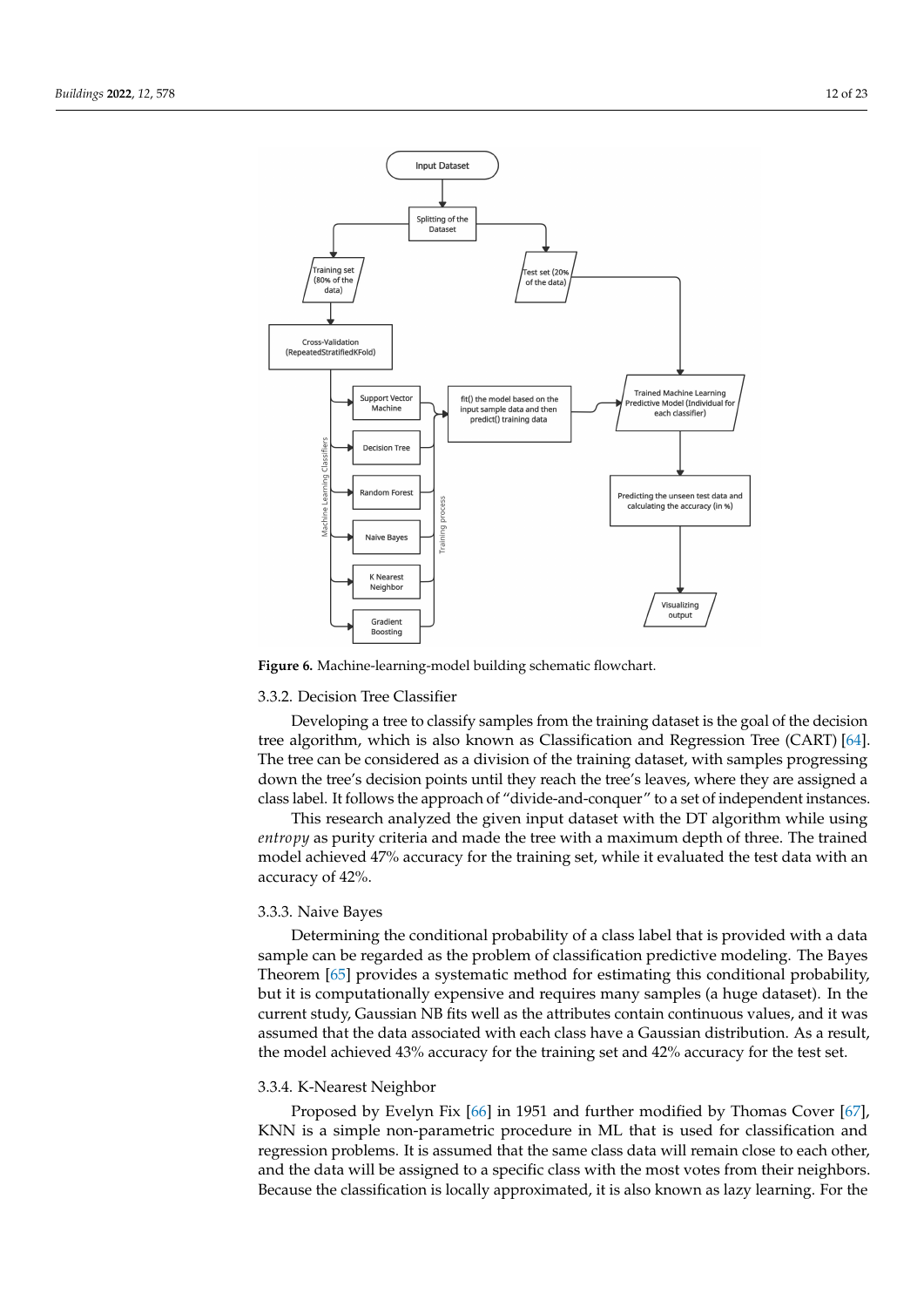present dataset, KNN performed fairly good where it scored 64% accuracy for the training data, whereas for the test data, the accuracy was 45%.

#### 3.3.5. Random Forest

RF is an ensemble classifier that originates from a significant advancement in DT variance. Each tree uses bagging and feature randomization to construct an uncorrelated forest of trees whose committee prediction is more accurate than that of any individual tree. Leo Breiman [\[68\]](#page-22-13) proposed the idea, which combined concepts from bagging [\[69\]](#page-22-14) and random feature selection by Ho [\[70,](#page-22-15)[71\]](#page-22-16) and Amit and Geman [\[72,](#page-22-17)[73\]](#page-22-18). RF classifier attained almost equal accuracy for the training and test subsets for the given dataset, i.e., 45 and 37%, respectively.

#### 3.3.6. Gradient Boost

GB follows ensemble learning by sequentially building simpler (weak) prediction models, with each model attempting to identify the error issued over by the previous model. Interestingly, because the loss function is optimized using a gradient descent, it is referred to as GB. GB employs a short, simpler DT, which makes it GBDT. It combines many weak learners to form one strong learner. Trees are linked in a series, and each tree attempts to minimize the error of the previous tree. GBDT has efficiency, accuracy, and interpretability features [\[74\]](#page-22-19), and it is a popular ML ensemble algorithm. In addition, GBDT delivers high performance in a variety of tasks, including multi-class classification [\[75](#page-22-20)[,76\]](#page-22-21), click prediction [\[77\]](#page-22-22), and learning to rank [\[78\]](#page-22-23).

For the input dataset in this research, GBDT scored 78% on the training dataset and 51% on the test dataset. The outcome of the prediction is shown is Figure [7.](#page-12-0) The confusion matrix represents the classifier's outcome on test data. Overall, GBDT classifier evaluated moderate numbers of true positives for class 2, class 3, and class 4, whereas, for class 1, it achieved the highest numbers of correct predictions.

<span id="page-12-0"></span>



## *3.4. Selection of ML Classifier*

The models' accuracies were recorded to evaluate their performance on datasets before and after the preprocessing steps. Before preprocessing, the dataset contained eight parameters, including floor number, column's cross-sectional area, total floor area, existence of captive columns, masonry wall area in east–west, masonry wall area in north–south, concrete wall area in east–west, and concrete wall area in north–south, respectively.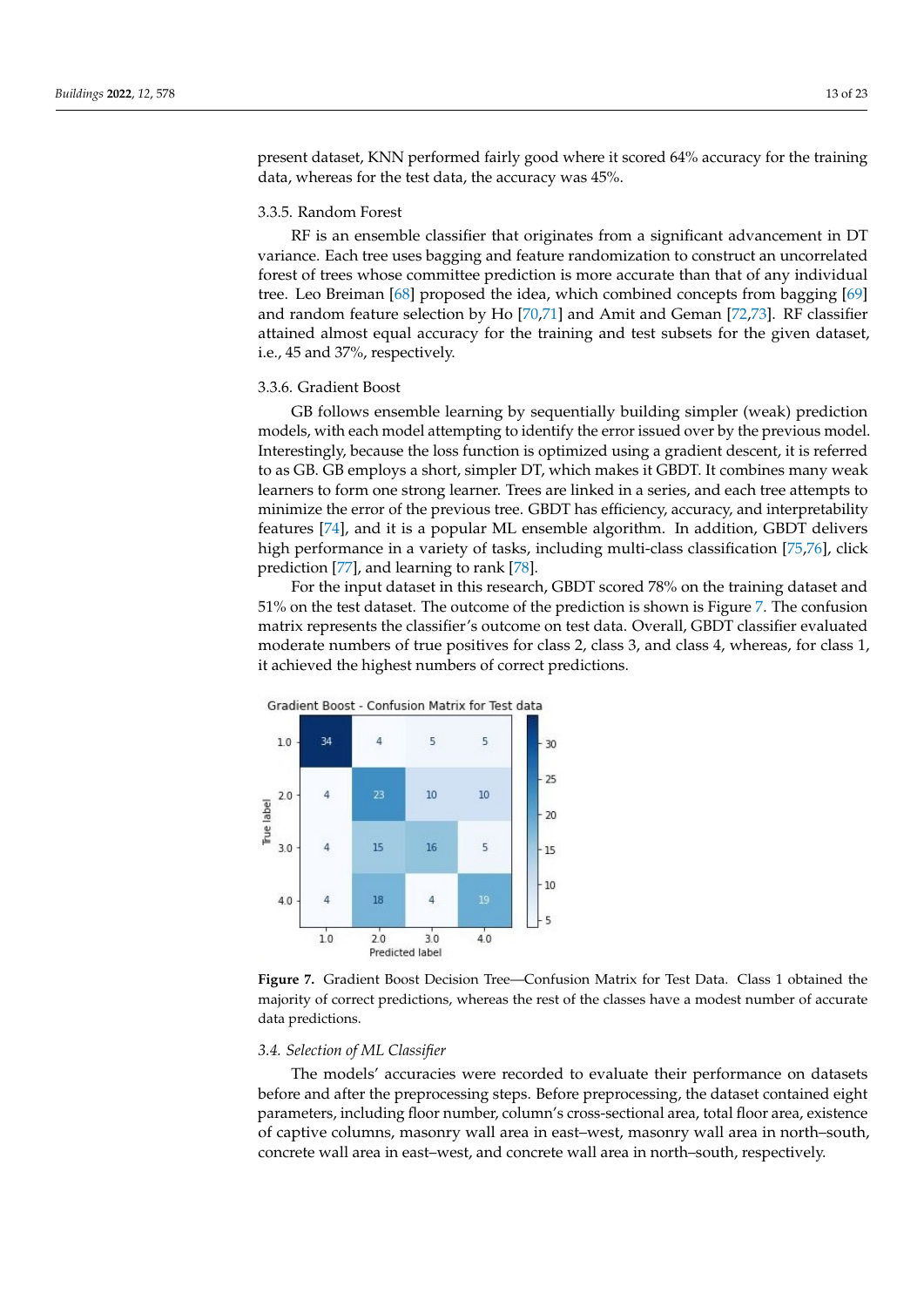Table [4](#page-13-0) represents the accuracy (in %) scored by each of the trained classifiers on the set of training and test data before and after preprocessing of the dataset. GBDT performed good in comparison to all other classifiers.

<span id="page-13-0"></span>**Table 4.** Accuracy scored by candidate classifiers with training and test subsets before and after postprocessing of raw dataset.

| <b>ML Classifier</b>         | Dataset (before Preprocessing) |                   | Dataset (after Preprocessing) |                 |
|------------------------------|--------------------------------|-------------------|-------------------------------|-----------------|
|                              | Training Set (in %)            | Test Set $(in %)$ | Training Set (in %)           | Test Set (in %) |
| Decision Tree                | 48                             | 41                | 47                            | 42              |
| Gradient Boost Decision Tree | 77                             | 49                | 78                            | 51              |
| K-Nearest Neighbor           | 64                             | 46                | 64                            | 45              |
| Naive Bayes                  | 46                             | 35                | 43                            | 42              |
| Random Forest                | 38                             | 33                | 45                            | 37              |
| Support Vector Machine       | 57                             | 45                | 52                            | 47              |

Based on the performance of each candidate classifier on the test set, GBDT fits best for further creation of the browser-based application for rapid screening of RC buildings. Compared to other non-parametric models, ensemble models are robust and accurate because of their architecture, as shown by the performance of GBDT. However, a single DT is likely to overfit. Therefore, the classifier with a combination of DT models is preferred to reduce the chances of overfitting. These combined models are more efficient in terms of accuracy, as it can be seen for RF. To create an ensemble, RF employs a technique called *bagging* to merge multiple DTs. Combining in parallel a number of DTs is called bagging, while processing them in a series is referred to as boosting. Boosting is the process of successively connecting weak learners to produce a strong learner. The weak learners in the GBDT model are DTs. Each tree tries to decrease previous mistakes and boost the accuracy and efficiency of the method. Figure [8](#page-13-1) shows the working principle behind the GBDT classifier, as stated above.

<span id="page-13-1"></span>

**Figure 8.** Schematic diagram of Gradient Boost Decision Tree (GBDT) algorithm.

#### *3.5. Web-Development Using ML Model*

One of the aims of this study is to incorporate the best-performing ML model in a browser-based UI. The purpose is to evolve from the traditional RVS methods to develop a fast, easily accessible, accurate, and scalable technique that can efficiently minimize the seismic risk assessment and reduce any imprecision that comes with human interference. Django is a free web framework based on Python language [\[79\]](#page-22-24) that allows creating tested, scalable [\[80\]](#page-22-25), and reliable online applications. Adrian Holovaty and Simon Willison created Django in 2003 for the *Lawrence Journal-World* newspaper, and it was freely distributed under the BSD license in 2005.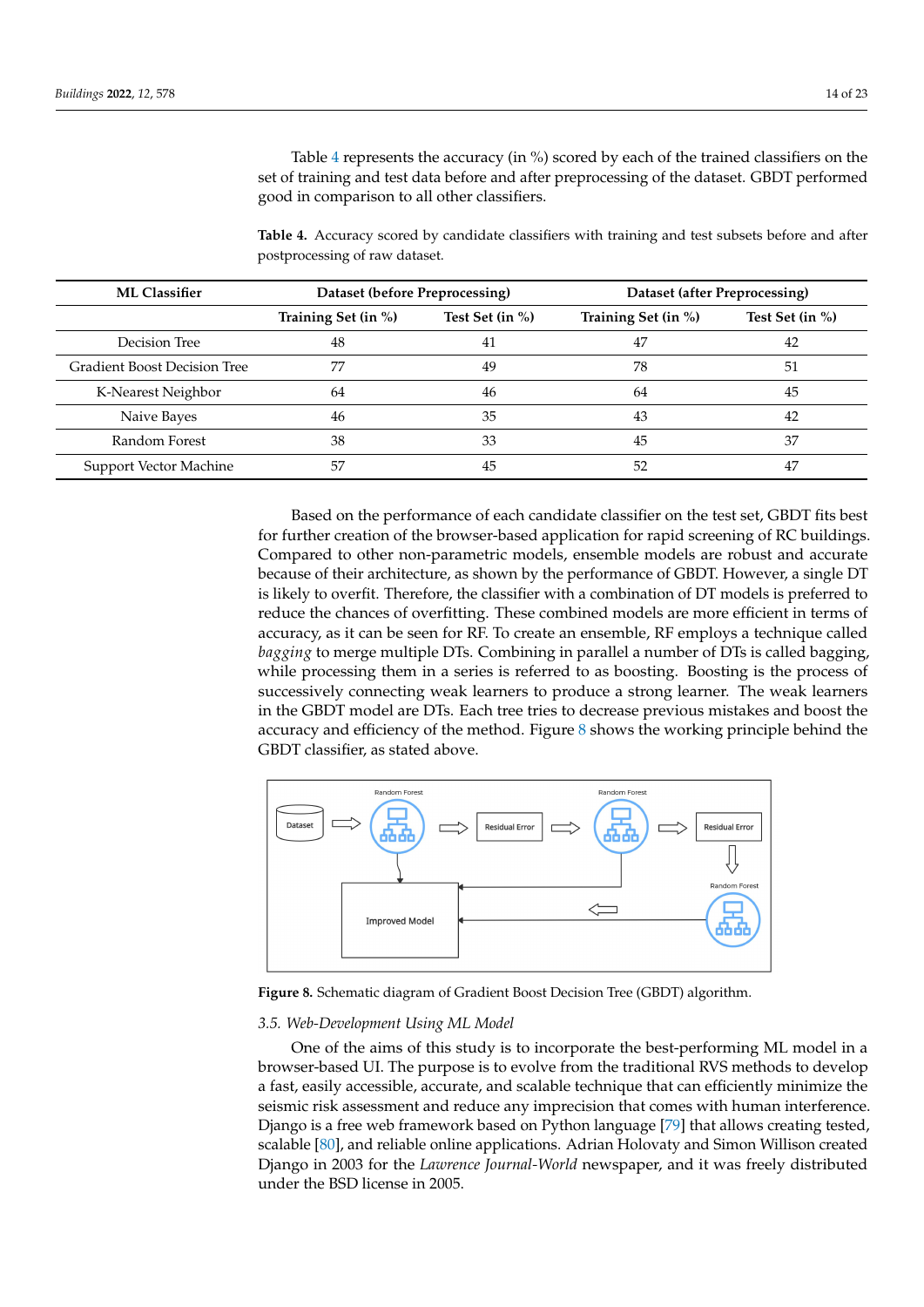#### 3.5.1. Design Approach

This section will introduce the design and implementation of the web application based on Django as defined in the previous section. First, the models require to be trained by the given input data. The data would be labeled in the case of supervised learning models [\[81\]](#page-22-26) and unlabeled for unsupervised learning models [\[82\]](#page-22-27). Nevertheless, most of these models demand different amounts of data, depending on the algorithm, to reach a desired level of accuracy. After the model has been trained and is ready to predict, it will be given new and previously unseen data as input to make predictions about the target or independent variable in the second phase. Once the model is trained, the next concern is to utilize it in the web application to make predictions based on the unseen data that the user will feed. The trained models have acquired the state of a set of attributes that need to be kept in the application to predict the unseen data.

The GBDT is trained outside of the web application by the training dataset. Dataset is cleaned before training phase by preprocessing, and the model's performance has been recorded in terms of accuracy by the test data. Figure [9](#page-14-0) represents the correlation coefficient of each attribute in the dataset for each given target class. Based on the outcome, the following five attributes have the highest predictive ability to predict the seismic vulnerability of any RC building.

<span id="page-14-0"></span>

Features Correlating with Damage Class

**Figure 9.** Heatmap illustrating correlation coefficient between independent and dependent variables.

Figure [10](#page-15-0) describes the flow of the process in Django architecture. The Django Schema Model (or Model) defined the fields for the input attributes to save in the database. The right side has the pre-trained ML model feed to the logic layer; controller or View. Based on the provided rules from the ML model, the controller will perform and pass the data to the appropriate Template. If there is no input data from the user, the Template will not show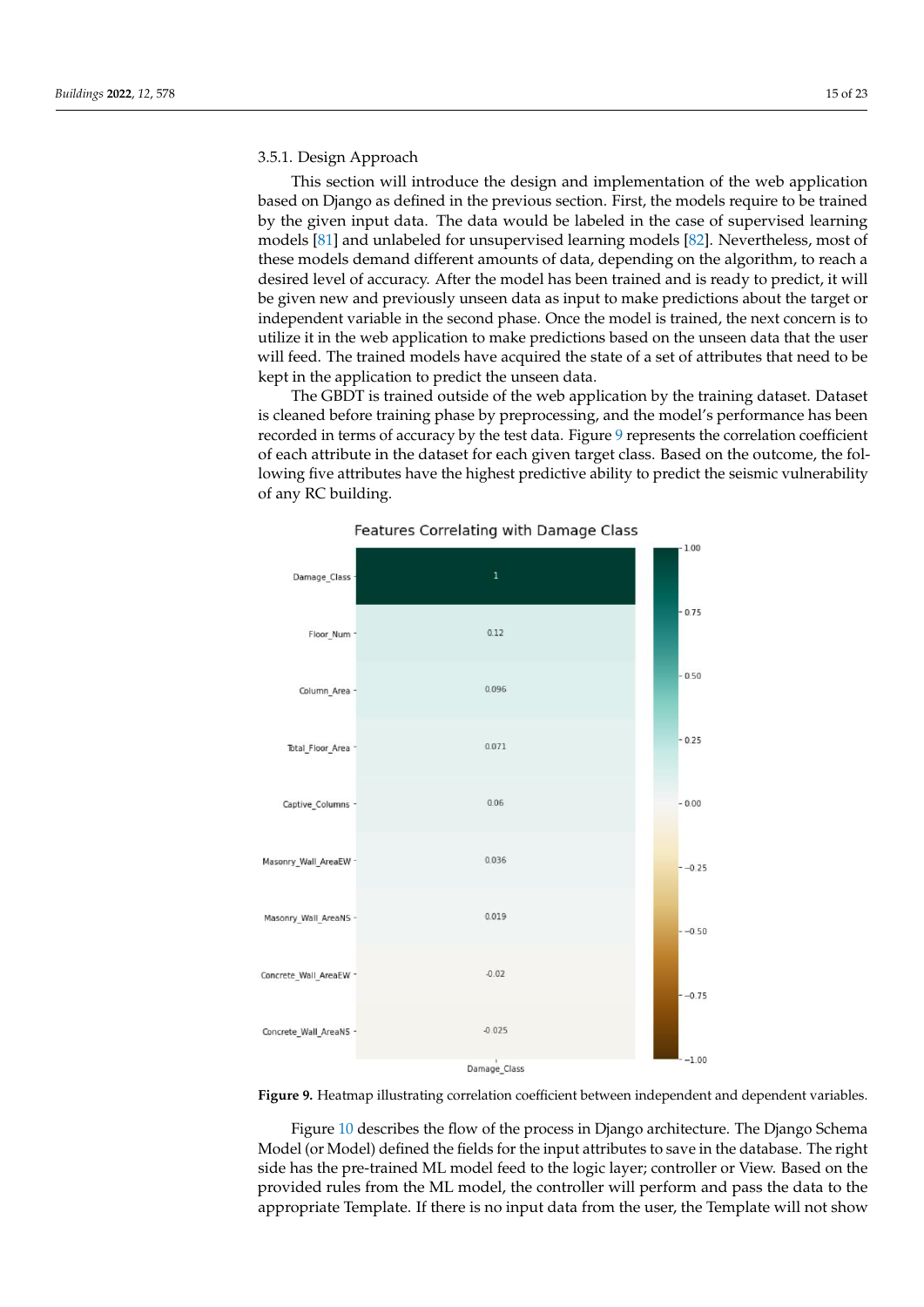<span id="page-15-0"></span>

any prediction, but the data will be executed if there are valid data. The predicted damage class of the building will be displayed in the Template.

**Figure 10.** The flow of the web application based on the Django framework.

#### 3.5.2. Project Structure

The project is divided into two main applications to separate concerns for different responsibilities across the project. The web-interface created is not hosted online; however, Github links are present to take a reference of the code and further contribute to it. The link for developing the classifiers is available at [https://github.com/vandana1145/MasterThesisProjectCode/](https://github.com/vandana1145/MasterThesisProjectCode/tree/feature/branch) [tree/feature/branch](https://github.com/vandana1145/MasterThesisProjectCode/tree/feature/branch) (accessed on 3 April 2022), and the Django code for the web-interface is linked at <https://github.com/vandana1145/MasterThesisProjectWeb/tree/master> (accessed on 3 April 2022). Figure [11](#page-16-0) shows the sample index page of the web application. The web-based application developed for this research has the below main sections:

- 1. Home Page: This application provides the basic home view of the project. The user can see the blank input fields to fill the values of required attributes.
- 2. Predictor: The Submit button will have the functionality to use the ML model and to generate predictions.
- 3. Database (DB): The database or DB button on the home page will connect to another page where all the user-inserted inputs with their predicted values will be saved. In case of no data, the database table will show a blank page.

Modern websites come with a web-based administration backend as standard. Trusted site administrators can utilize the administrative interface or admin to create, update, and publish content, manage site users, and conduct other administrative activities.

Django includes a built-in administration interface. Django's admin allows authenticating users automatically, showing and managing forms, and validating data. Django also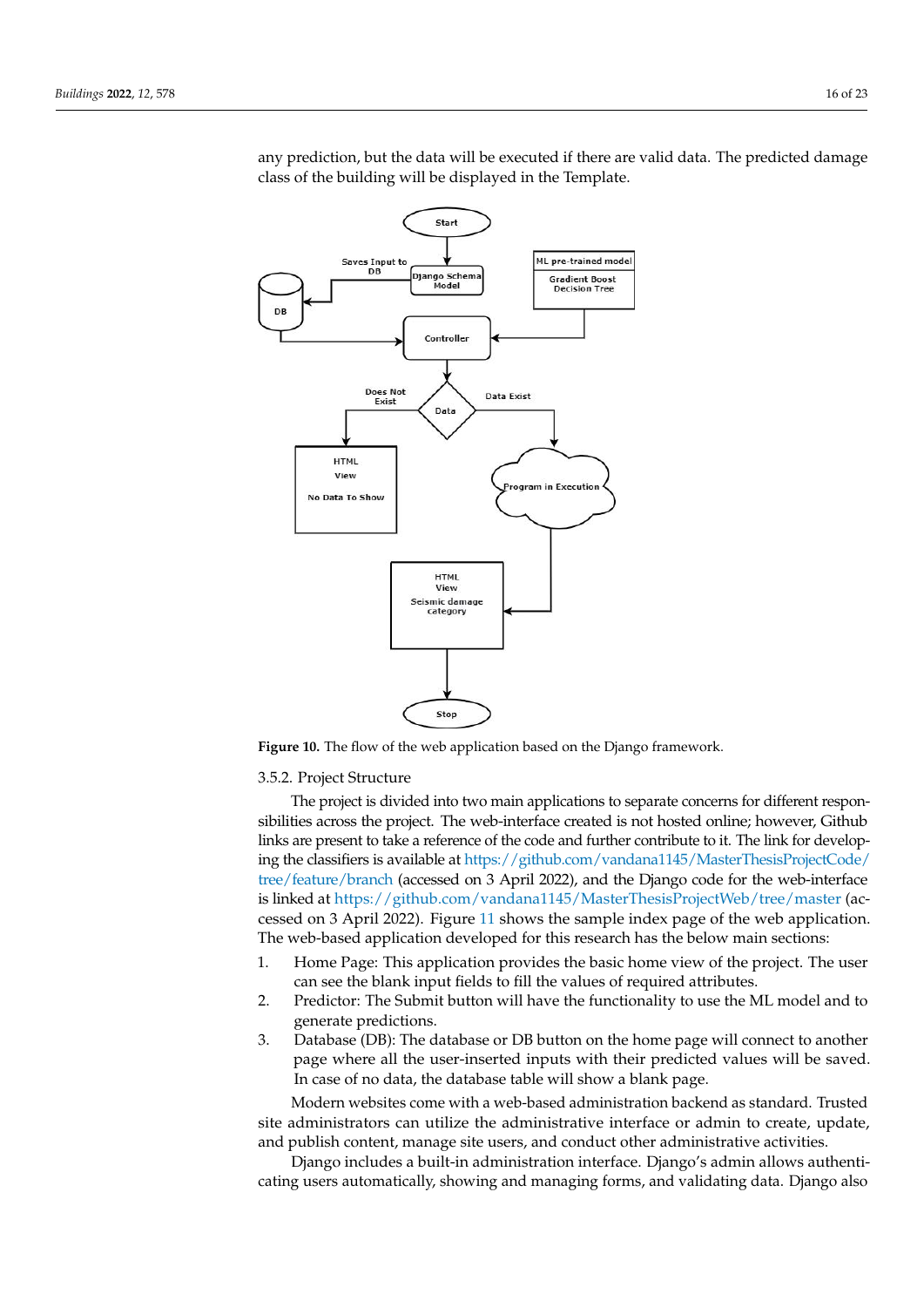has a user-friendly interface for managing model data. Figure [12](#page-16-1) shows the screenshot for the admin page. As an example, one admin is registered for the site.

<span id="page-16-0"></span>

| Prediction DB |                                                         |
|---------------|---------------------------------------------------------|
|               | Seismic<br>Damage<br>Prediction<br><b>Floor numbers</b> |
|               | $\mathbb N$                                             |
|               | <b>Total Floor Area</b>                                 |
|               | $m^2$                                                   |
|               | Column Area                                             |
|               | $m^2$                                                   |
|               | <b>Masonry Wall AreaEW</b>                              |
|               | $m^2$                                                   |
|               | Captive Column                                          |
|               | Submit                                                  |

**Figure 11.** The home page with input fields and the submit button.

<span id="page-16-1"></span>

| Django administration                           |         |                       |                              |                   |                  |              | WELCOME, VANDANA, VIEW SITE / CHANGE PASSWORD / LOG OUT |
|-------------------------------------------------|---------|-----------------------|------------------------------|-------------------|------------------|--------------|---------------------------------------------------------|
| Home > Authentication and Authorization > Users |         |                       |                              |                   |                  |              |                                                         |
| AUTHENTICATION AND AUTHORIZATION                |         | Select user to change |                              |                   |                  |              | $ADD USER +$                                            |
| Groups                                          | $+$ Add |                       |                              |                   |                  |              |                                                         |
| <b>Users</b>                                    | $+Add$  | $\mathsf Q$           | Search                       |                   |                  |              | <b>FILTER</b>                                           |
|                                                 |         |                       |                              |                   |                  |              | By staff status                                         |
| PREDICT                                         |         | Action:<br>--------   | v Go 0 of 1 selected         |                   |                  |              | All<br>Yes                                              |
| <b>Pred resultss</b>                            | $+$ Add | $\Box$<br>USERNAME    | EMAIL ADDRESS                | <b>FIRST NAME</b> | <b>LAST NAME</b> | STAFF STATUS | No.                                                     |
|                                                 |         | $\Box$<br>vandana     | vandana.kumari@uni-weimar.de |                   |                  | $\bullet$    | By superuser status                                     |
|                                                 |         | 1 user                |                              |                   |                  |              | All                                                     |
|                                                 |         |                       |                              |                   |                  |              | Yes<br>No                                               |
|                                                 |         |                       |                              |                   |                  |              | By active                                               |
|                                                 |         |                       |                              |                   |                  |              | All                                                     |
|                                                 |         |                       |                              |                   |                  |              | Yes                                                     |
|                                                 |         |                       |                              |                   |                  |              | No                                                      |
|                                                 |         |                       |                              |                   |                  |              |                                                         |

**Figure 12.** Django admin page.

Once the model in Django is defined, the admin application interface can populate the GBDT model table in the database. The admin application is accessible by reaching this URL: "localhost: 8000/admin". Figure [13](#page-16-2) shows the "Pred results" in the admin panel.

<span id="page-16-2"></span>

| Django administration            |         |                               | WELCOME, VANDANA, VIEW SITE / CHANGE PASSWORD / LOG OUT |
|----------------------------------|---------|-------------------------------|---------------------------------------------------------|
| Home > Predict > Pred resultss   |         |                               |                                                         |
| AUTHENTICATION AND AUTHORIZATION |         | Select pred results to change | ADD PRED RESULTS +                                      |
| Groups                           | $+$ Add |                               |                                                         |
| <b>Users</b>                     | $+$ Add | 0 pred resultss               |                                                         |
|                                  |         |                               |                                                         |
| <b>PREDICT</b>                   |         |                               |                                                         |
| <b>Pred resultss</b>             | $+$ Add |                               |                                                         |
|                                  |         |                               |                                                         |
|                                  |         |                               |                                                         |
|                                  |         |                               |                                                         |
|                                  |         |                               |                                                         |

**Figure 13.** The table for predicted results available in the admin panel.

# **4. Results and Discussion**

In past years, there have been substantial improvements in the design codes and safety measures of modern buildings. However, existing RC buildings which do not satisfy code-based design criteria are in danger of severe damages under future seismic events. Consequently, an efficient, rapid, and reliable approach is of crucial importance to assess the seismic vulnerability and risk levels of a large stock of such buildings in a reasonable timeframe which can directly enhance post-disaster crisis management plans.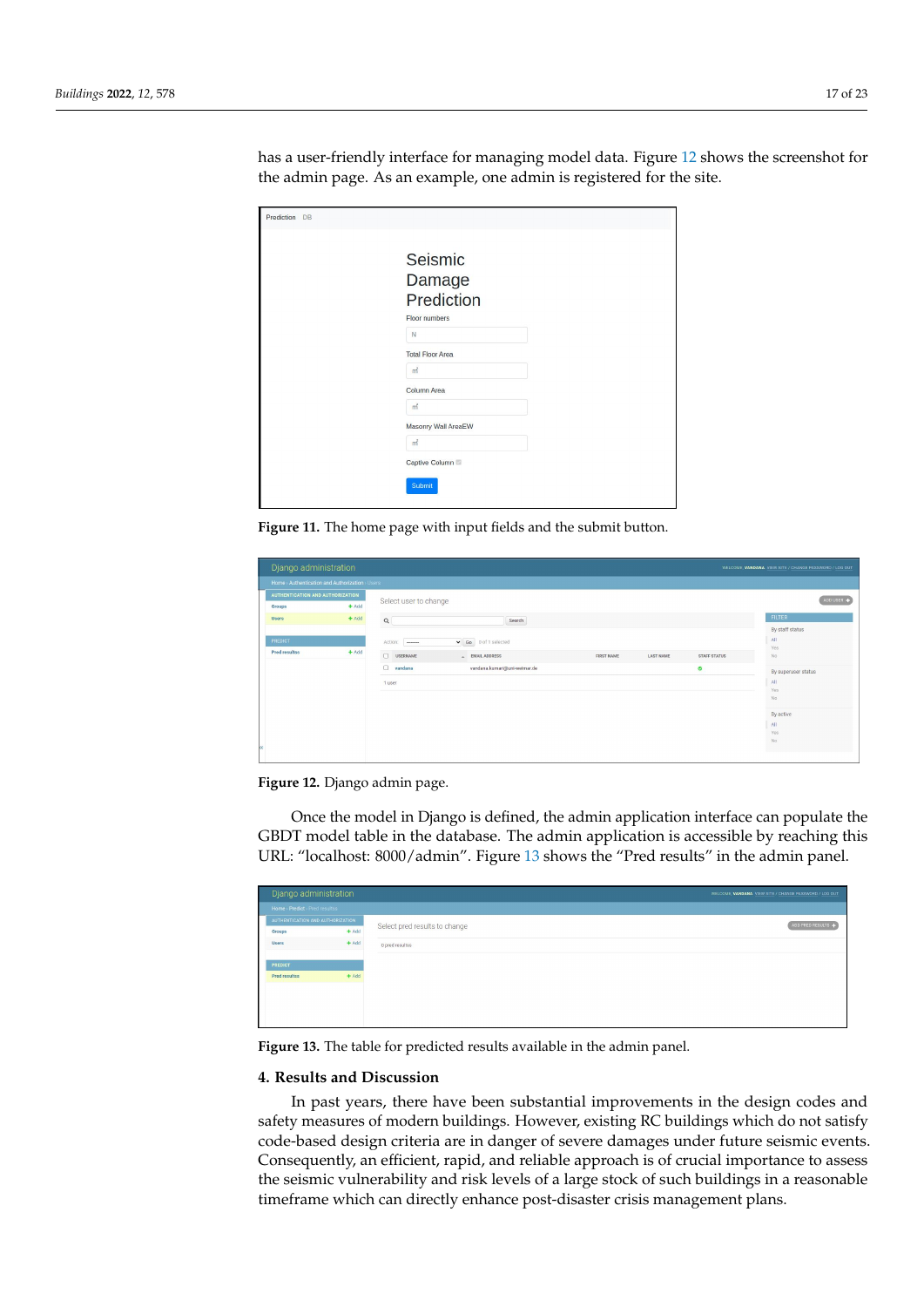An ML model for estimating the post-earthquake structural safety assessment is created by integrating ML methods with an input dataset comprising 526 data points and four damage classification scales. The response and damage patterns are mapped to their categorized structural safety states using ML techniques such as DT, GBDT, RF, NB, KNN, and SVM. The predictor space is iteratively partitioned to capture the underlying connection. The predictive models reported in this study, trained using ML techniques, can make moderately accurate, sensitive, and specific predictions. When applied to response patterns with unknown safety states, the highest prediction accuracy is 57% for GBDT. A trained GBDT classifier was incorporated into a web tool based on the Django framework.

The proposed approach is applied to two case studies. Because there was no separate exclusive dataset to examine the performance of the classifier, the test was performed on several data points from available datasets of the Nepal [\[52\]](#page-21-20) and Pohang [\[53\]](#page-21-21) earthquakes. The tool was examined, and the obtained predictions were recorded as shown in Tables [5](#page-17-0) and [6](#page-17-1) for the seismic data of the Nepal and Pohang earthquakes, respectively.

<span id="page-17-0"></span>**Table 5.** Tested Predictions based on Nepal Earthquake Data.

| <b>Target Class</b> | Number of Data<br>Predicted | <b>Correctly Predicted</b><br>Data | Accuracy (in $\%$ ) |
|---------------------|-----------------------------|------------------------------------|---------------------|
|                     |                             |                                    | 28.57               |
|                     |                             |                                    | 57.14               |
|                     |                             |                                    | 28.57               |
|                     |                             |                                    | 71.40               |

<span id="page-17-1"></span>**Table 6.** Tested Predictions based on Pohang Earthquake Data.

| <b>Target Class</b> | Number of Data<br>Predicted | <b>Correctly Predicted</b><br>Data | Accuracy (in $\%$ ) |
|---------------------|-----------------------------|------------------------------------|---------------------|
|                     |                             |                                    | 42.85               |
|                     |                             |                                    | 57.14               |
|                     |                             |                                    | 14.28               |
|                     |                             |                                    | 57.14               |

There were seven data points selected from each damage class for this study. In the case of the Nepal earthquake, the tool predicted class 4 with a higher accuracy than other damage classes. The only two true positives are for class 1 and class 3. Similarly, for the Pohang earthquake, there were seven input points for each target class. Here, the classifier predicted four true positives for class 2 and five true positives for class 4. Only one correct prediction occurred for class 3.

Building damage assessment is time-consuming and challenging due to the geographical dispersion of effects in an earthquake-affected area. The proposed technology might allow for quick evaluations of seismic damages. However, depending on the technique employed for the assessment, forecasting the spatial distribution of building damage with fair accuracy may vary.

The technique's performance was estimated based on the case study results accomplished in the previous section. Therefore, one can interpret that the tool is fairly robust. However, although the realized model predicts with more than 50% accuracy, the performance has to be validated for utilization of the tool on a more extensive scale and in real-time.

## **5. Conclusions**

There are existing RC structures which do not satisfy the code-based design and strength criteria and hence are not code-compliant. These structures are vulnerable to significant damages in the case of the next moderate to severe seismic events. Several factors contribute to seismic vulnerabilities of such buildings, including the application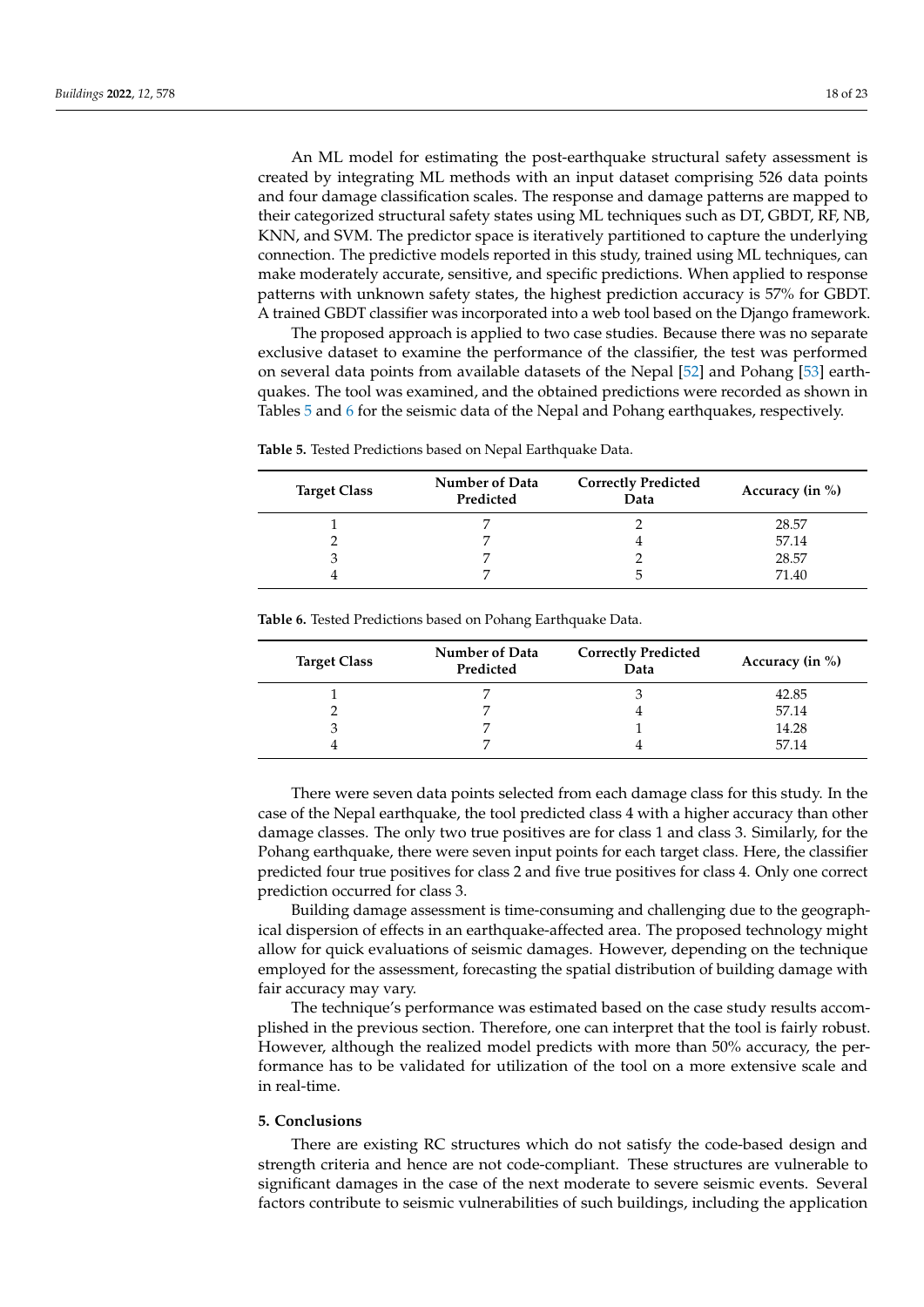of obsolete building codes, poor design procedures, and non-standard construction techniques. The majority of these old RC buildings are still in use; therefore, the application of a rapid, efficient, and reliable seismic vulnerability assessment is of vital importance. This study has tried to integrate some of the most modern soft computing techniques with the traditional RVS methods to achieve a more enhanced rapid risk-based analysis methodology. The literature has demonstrated promising capabilities of soft computing techniques in achieving high levels of performance for solving a variety of intricate problems. The application of these methodologies to RVS techniques for the rapid vulnerability assessment of existing buildings can substantially minimize the subjectivity of evaluators, uncertainties, and vagueness and increase accuracy. Following an earthquake, the proposed framework in this research may be used to make a quick probabilistic evaluation of whether a damaged structure is safe to reoccupy. In addition, the model created by the ML algorithms may be used to prioritize field inspections after an earthquake. Furthermore, the probabilistic safety state forecasts might be employed in community resilience assessments to examine and improve the life-cycle performance of individual buildings.

A web development framework was necessary in order to construct the web application for the purpose of this study. Django was an appropriate choice because Python has widely been applied to analyze and process the datasets for constructing ML models. There are open-source and robust web development frameworks based on Python. A GBDTtrained model was implemented into a web browser-based simple application using the Django framework. The obtained results confirmed that the proposed approach for a rapid and inexpensive vulnerability assessment can be conducted. Information on seismic zone hazards is essential to extend the developed tool to other regions. Meanwhile, the more data are available, the more satisfactorily the ML technique converges statistically.

Nevertheless, the results emphasize that ML could be an exciting alternative in making a support tool for evaluating the vulnerability of buildings. Indeed, further investigations by increasing and diversifying the type of construction in the learning state could strengthen this last conclusion. Despite these limitations, this work has demonstrated the enormous potential of AI methods for the identification of vulnerable structures, decreasing future seismic hazards, and assisting decision-makers in post-disaster crisis management plans with direct outputs of saving time and costs.

# *Future Recommendations*

This study covered a literature review of existing RVS methods for the vulnerability assessment of buildings and examined the integration of ML techniques with the traditional RVS to enhance its capabilities. Moreover, a web-based application was designed using the Django library of Python for the purpose of this research. Future investigations are necessary to validate the application of the proposed web-based tool to extend its utilization to other regions of the world, taking into account the seismicity characteristics and available seismic data in a given zone. Several recommendations for future research are given below:

- Future studies should consider additional data taking into account the structural system, scale, and damage classifications. In addition, the overall accuracy and robustness of prediction models can be enhanced in future research by adding more extensive datasets (e.g., numerous incidents) and additional site- (e.g., soil conditions) and building-specific predictor variables.
- Concept drift [\[83\]](#page-22-28) is an ML phenomenon that focuses on data changes, resulting in the ML model's testing performance to deteriorate over time. Finally, in the case of RVS, a model's incorrect forecast might be dangerous as, over time, its performance may decrease. However, this effect can be checked by constantly updating the model and periodically re-fitting the model with new data. Therefore, in the long term, the effect of the concept drift needs to be addressed in any ML-based methodology.
- The web-based application is built in a test-driven development environment. The application is based on the Django framework and uses an internal WSGI gateway and an SQLite3 database. The server and database must be uploaded to the proper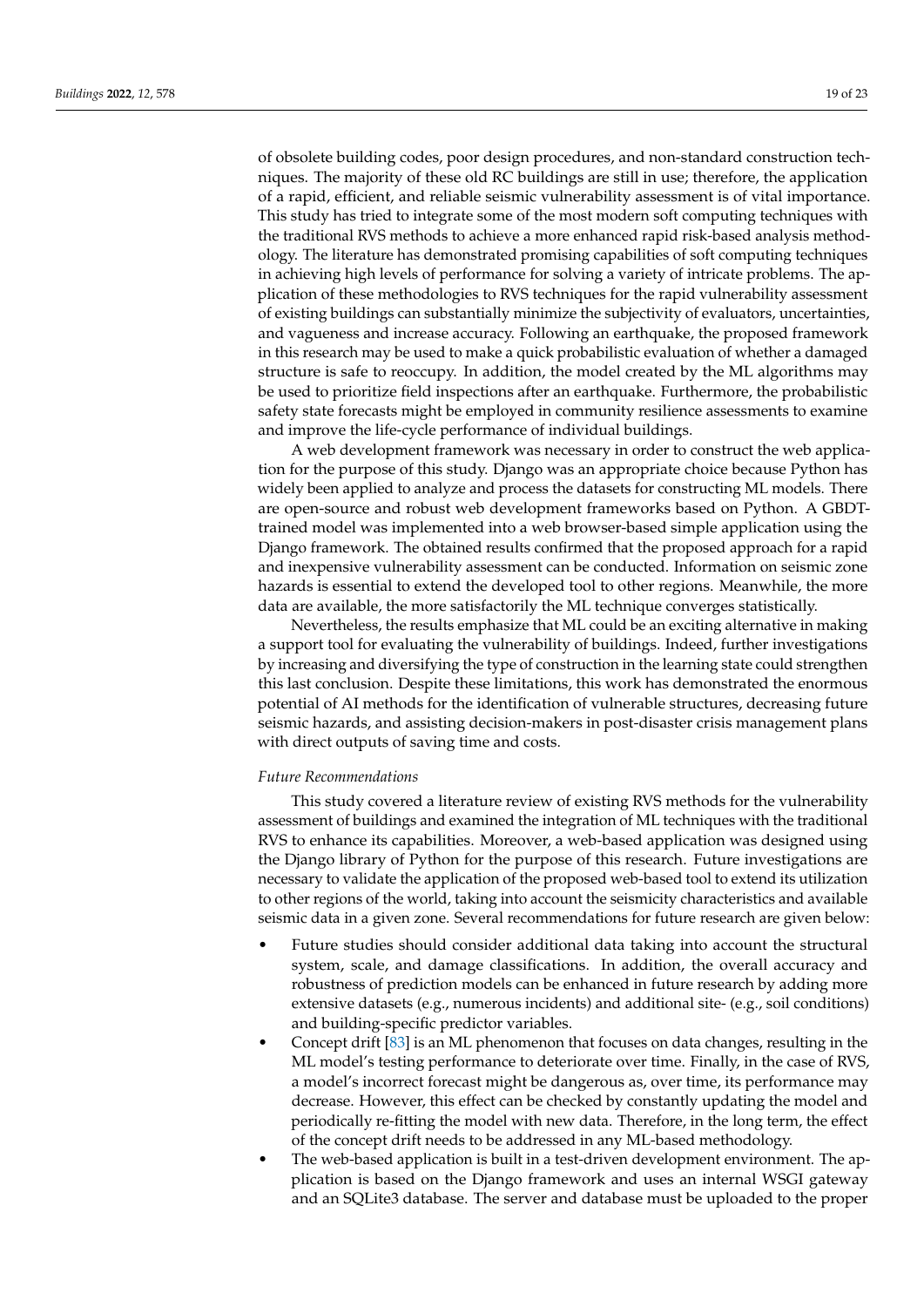server and databases expressly developed for production environments. For heavyload traffic settings, open-source servers such as Apache and Nginx can be utilized. Other open-source databases, such as MySQL, offer greater security and a broader range of features in a production setting. These ideas will need further research and experimentation, which will be left to future projects.

**Author Contributions:** Conceptualization, E.H. and V.K.; methodology, E.H. and V.K.; validation, T.L. and E.H.; formal analysis, E.H., V.K. and S.R.; investigation, E.H. and V.K.; resources, E.H.; data curation, V.K. and E.H.; writing—original draft preparation, E.H. and V.K.; writing—review and editing, E.H., S.R. and V.K.; visualization, E.H. and V.K.; supervision, E.H. and T.L.; project administration, E.H. All authors have read and agreed to the published version of the manuscript.

**Funding:** This research received no external funding.

**Institutional Review Board Statement:** Not applicable.

**Informed Consent Statement:** Not applicable.

**Data Availability Statement:** Not applicable.

**Acknowledgments:** We acknowledge the support of the German Research Foundation (DFG) and the Bauhaus-Universität Weimar within the Open-Access Publishing Programme.

**Conflicts of Interest:** The authors declare no conflict of interest.

#### **Abbreviations**

The following abbreviations are used in this manuscript:

| <b>ANOVA</b> | Analysis of Variance                                   |
|--------------|--------------------------------------------------------|
| AI           | Artificial Intelligence                                |
| <b>ANN</b>   | <b>Artificial Neural Network</b>                       |
| <b>CART</b>  | Classification and Regression Tree                     |
| <b>CT</b>    | <b>Classification Tree</b>                             |
| <b>CNN</b>   | <b>Convolution Neural Network</b>                      |
| $DB$         | Database                                               |
| DT           | Decision Tree                                          |
| <b>FEMA</b>  | Federal Emergency Management Agency                    |
| <b>FLDA</b>  | Fisher's Linear Discriminant Analysis                  |
| FL           | Fuzzy Logic                                            |
| GB           | <b>Gradient Boost</b>                                  |
| <b>GBDT</b>  | <b>Gradient Boost Decision Tree</b>                    |
| K            | Kernel                                                 |
| <b>KNN</b>   | K-Nearest Neighbor                                     |
| ML           | Machine Learning                                       |
| <b>MISDR</b> | Maximum Inter-Story Drift Ratio                        |
| <b>MFPN</b>  | Multilayer Feedforward Perceptron Networks             |
| MLP-NN       | Multilayer Perceptron Neural Network                   |
| <b>MVC</b>   | Model-View-Controller                                  |
| <b>MVT</b>   | Model-View-Template                                    |
| NB           | Naive Bayes                                            |
| <b>NCREE</b> | National Center for Research on Earthquake Engineering |
| <b>NN</b>    | Neural Network                                         |
| PLS-DA       | Partial Least Squares Discriminant                     |
| <b>RBF</b>   | Radial basis function                                  |
| RF           | Random Forest                                          |
| <b>RVS</b>   | Rapid Visual Screening                                 |
| RC           | <b>Reinforced Concrete</b>                             |
| <b>SVM</b>   | <b>Support Vector Machine</b>                          |
| <b>SMOTE</b> | Synthetic Minority Oversampling Technique              |
| UI           | User Interface                                         |
| WSGI         | Web Server Gateway Interface                           |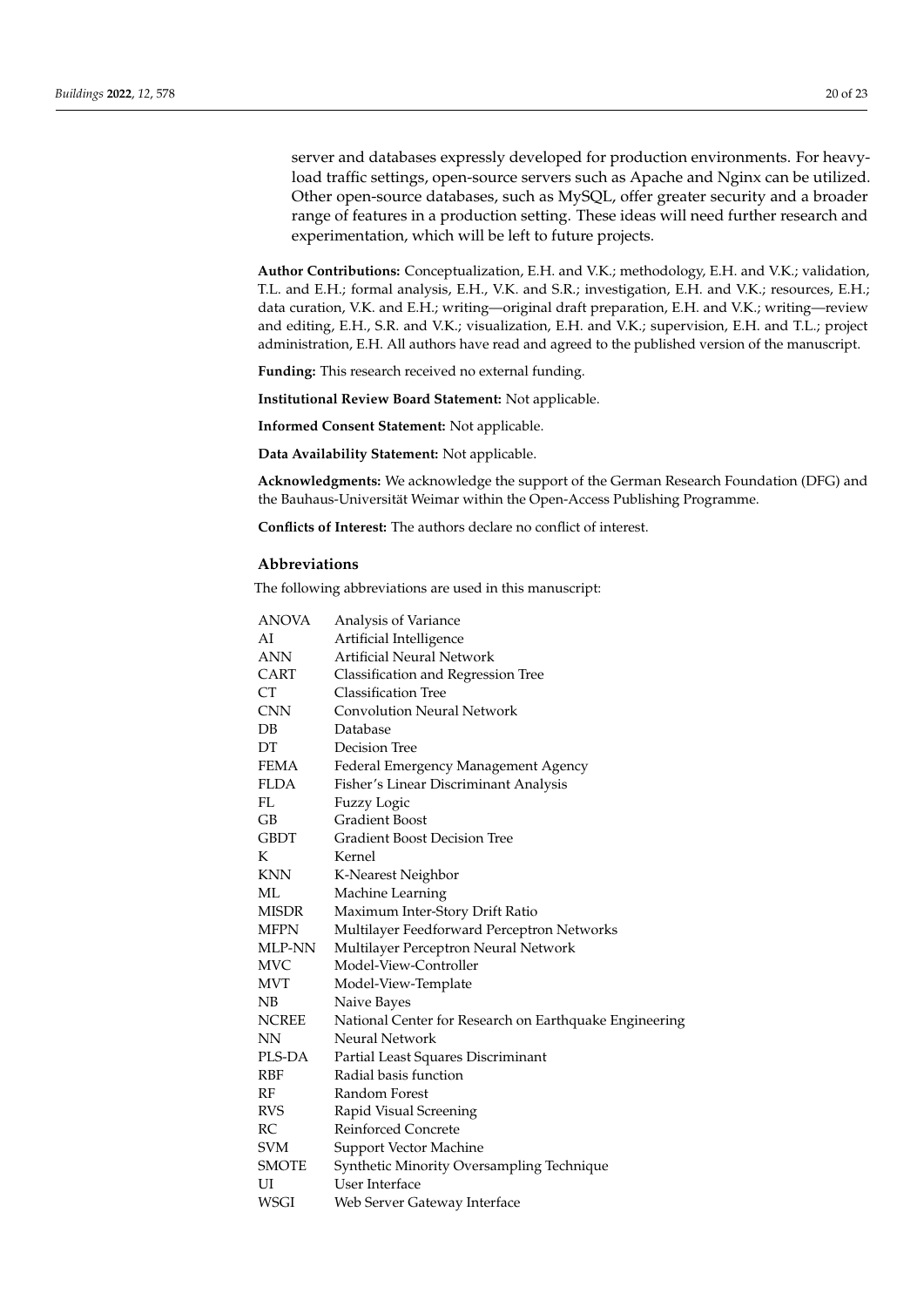# **References**

- <span id="page-20-0"></span>1. Dixit, A.; Shrestha, S.; Parajuli, Y.; Thapa, M. Preparing for a Major Earthquake in Nepal: Achievements and Lessons. In Proceedings of the 12th World Conference on Earthquake Engineering, Lisbon, Portugal, 24–28 September 2012.
- <span id="page-20-1"></span>2. Emami, M.J.; Tavakoli, A.R.; Alemzadeh, H.; Abdinejad, F.; Shahcheraghi, G.; Erfani, M.A.; Mozafarian, K.; Solooki, S.; Rezazadeh, S.; Ensafdaran, A.; et al. Strategies in evaluation and management of Bam earthquake victims. *Prehospital Disaster Med.* **2005**, *20*, 327–330. [\[CrossRef\]](http://doi.org/10.1017/S1049023X0000279X) [\[PubMed\]](http://www.ncbi.nlm.nih.gov/pubmed/16295170)
- <span id="page-20-2"></span>3. Doocy, S.; Daniels, A.; Aspilcueta, D.; Team, I.J.C.S.; others. Mortality and injury following the 2007 Ica earthquake in Peru. *Am. J. Disaster Med.* **2009**, *4*, 15–22. [\[CrossRef\]](http://dx.doi.org/10.5055/ajdm.2009.0003) [\[PubMed\]](http://www.ncbi.nlm.nih.gov/pubmed/19378665)
- <span id="page-20-3"></span>4. Nie, H.; Tang, S.Y.; Lau, W.B.; Zhang, J.C.; Jiang, Y.W.; Lopez, B.L.; Ma, X.L.; Cao, Y.; Christopher, T.A. Triage during the week of the Sichuan earthquake: A review of utilized patient triage, care, and disposition procedures. *Injury* **2011**, *42*, 515–520. [\[CrossRef\]](http://dx.doi.org/10.1016/j.injury.2010.01.113) [\[PubMed\]](http://www.ncbi.nlm.nih.gov/pubmed/20153857)
- <span id="page-20-4"></span>5. Gamulin, A.; Villiger, Y.; Hagon, O. Disaster medicine: Mission Haiti. *Rev. Med. Suisse* **2010**, *6*, 973–977.
- <span id="page-20-5"></span>6. Stein, S.; Geller, R.J.; Liu, M. Why earthquake hazard maps often fail and what to do about it. *Tectonophysics* **2012**, *562*, 1–25. [\[CrossRef\]](http://dx.doi.org/10.1016/j.tecto.2012.06.047)
- <span id="page-20-6"></span>7. Federal Emergency Management Agency. *Rapid Visual Screening of Buildings for Potential Seismic Hazards: Supporting Documentation*; Government Printing Office: Washington, DC, USA, 2015.
- <span id="page-20-7"></span>8. Ozcebe, G.; Yucemen, M.S.; Aydogan, V. Statistical seismic vulnerability assessment of existing reinforced concrete buildings in Turkey on a regional scale. *J. Earthq. Eng.* **2004**, *8*, 749–773. [\[CrossRef\]](http://dx.doi.org/10.1080/13632460409350508)
- <span id="page-20-8"></span>9. Alvanitopoulos, P.; Andreadis, I.; Elenas, A. Neuro-fuzzy techniques for the classification of earthquake damages in buildings. *Measurement* **2010**, *43*, 797–809. [\[CrossRef\]](http://dx.doi.org/10.1016/j.measurement.2010.02.011)
- 10. Xie, Y.; Ebad Sichani, M.; Padgett, J.E.; DesRoches, R. The promise of implementing machine learning in earthquake engineering: A state-of-the-art review. *Earthq. Spectra* **2020**, *36*, 1769–1801. [\[CrossRef\]](http://dx.doi.org/10.1177/8755293020919419)
- <span id="page-20-9"></span>11. Lazaridis, P.C.; Kavvadias, I.E.; Demertzis, K.; Iliadis, L.; Vasiliadis, L.K. Structural Damage Prediction of a Reinforced Concrete Frame under Single and Multiple Seismic Events Using Machine Learning Algorithms. *Appl. Sci.* **2022**, *12*, 3845. [\[CrossRef\]](http://dx.doi.org/10.3390/app12083845)
- <span id="page-20-10"></span>12. Morfidis, K.; Kostinakis, K. Use of Artificial Neural Networks in the R/C Buildings' Seismic Vulnerabilty Assessment: The Practical Point of View. In Proceedings of the 7th ECCOMAS Thematic Conference on Computational Methods in Structural Dynamics and Earthquake Engineering, Crete, Greece, 24–26 June 2019; pp. 24–26.
- <span id="page-20-11"></span>13. Yong, C.; Ling, C.; Güendel, F.; Kulhánek, O.; Juan, L. Seismic hazard and loss estimation for Central America. *Nat. Hazards* **2002**, *25*, 161–175. [\[CrossRef\]](http://dx.doi.org/10.1023/A:1013722926563)
- <span id="page-20-12"></span>14. Bilgin, H.; Shkodrani, N.; Hysenlliu, M.; Ozmen, H.B.; Isik, E.; Harirchian, E. Damage and performance evaluation of masonry buildings constructed in 1970s during the 2019 Albania earthquakes. *Eng. Fail. Anal.* **2022**, *131*, 105824. [\[CrossRef\]](http://dx.doi.org/10.1016/j.engfailanal.2021.105824)
- <span id="page-20-13"></span>15. Anbarci, N.; Escaleras, M.; Register, C.A. Earthquake fatalities: The interaction of nature and political economy. *J. Public Econ.* **2005**, *89*, 1907–1933. [\[CrossRef\]](http://dx.doi.org/10.1016/j.jpubeco.2004.08.002)
- <span id="page-20-14"></span>16. Rashid, M.; Ahmad, N. Economic losses due to earthquake-induced structural damages in RC SMRF structures. *Cogent Eng.* **2017**, *4*, 1296529. [\[CrossRef\]](http://dx.doi.org/10.1080/23311916.2017.1296529)
- <span id="page-20-15"></span>17. Işık, E.; Harirchian, E.; Büyüksaraç, A.; Ekinci, Y.L. Seismic and structural analyses of the eastern anatolian region (Turkey) using different probabilities of exceedance. *Appl. Syst. Innov.* **2021**, *4*, 89. [\[CrossRef\]](http://dx.doi.org/10.3390/asi4040089)
- <span id="page-20-16"></span>18. Mandas, A.; Dritsos, S. Vulnerability assessment of RC structures using fuzzy logic. *WIT Trans. Ecol. Environ.* **2004**, *77*, 1–10. [\[CrossRef\]](http://dx.doi.org/10.2495/RISK040061)
- <span id="page-20-17"></span>19. Demartinos, K.; Dritsos, S. First-level pre-earthquake assessment of buildings using fuzzy logic. *Earthq. Spectra* **2006**, *22*, 865–885. [\[CrossRef\]](http://dx.doi.org/10.1193/1.2358176)
- <span id="page-20-18"></span>20. Tesfamariam, S.; Saatcioglu, M. Risk-based seismic evaluation of reinforced concrete buildings. *Earthq. Spectra* **2008**, *24*, 795–821. [\[CrossRef\]](http://dx.doi.org/10.1193/1.2952767)
- <span id="page-20-19"></span>21. Harirchian, E.; Lahmer, T. Improved Rapid Assessment of Earthquake Hazard Safety of Structures via Artificial Neural Networks. In *IOP Conference Series: Materials Science and Engineering*; IOP Publishing: Bristol, UK, 2020; Volume 897, p. 012014.
- <span id="page-20-20"></span>22. Riedel, I.; Guéguen, P.; Dalla Mura, M.; Pathier, E.; Leduc, T.; Chanussot, J. Seismic vulnerability assessment of urban environments in moderate-to-low seismic hazard regions using association rule learning and support vector machine methods. *Nat. Hazards* **2015**, *76*, 1111–1141. [\[CrossRef\]](http://dx.doi.org/10.1007/s11069-014-1538-0)
- <span id="page-20-21"></span>23. Shah, M.F.; Ahmed, A.; Kegyes-B, O.K. A Case Study Using Rapid Visual Screening Method to Determine the Vulnerability of Buildings in two Districts of Jeddah, Saudi Arabia. In Proceedings of the 15th International Symposium on New Technologies for Urban Safety of Mega Cities in Asia, Tacloban, Philippines, 7–9 November 2016.
- <span id="page-20-22"></span>24. Calvi, G.M. A displacement-based approach for vulnerability evaluation of classes of buildings. *J. Earthq. Eng.* **1999**, *3*, 411–438. [\[CrossRef\]](http://dx.doi.org/10.1080/13632469909350353)
- <span id="page-20-23"></span>25. Fäh, D.; Kind, F.; Lang, K.; Giardini, D. Earthquake scenarios for the city of Basel. *Soil Dyn. Earthq. Eng.* **2001**, *21*, 405–413. [\[CrossRef\]](http://dx.doi.org/10.1016/S0267-7261(01)00023-9)
- <span id="page-20-24"></span>26. Harirchian, E.; Hosseini, S.E.A.; Jadhav, K.; Kumari, V.; Rasulzade, S.; Işık, E.; Wasif, M.; Lahmer, T. A review on application of soft computing techniques for the rapid visual safety evaluation and damage classification of existing buildings. *J. Build. Eng.* **2021**, *43*, 102536. [\[CrossRef\]](http://dx.doi.org/10.1016/j.jobe.2021.102536)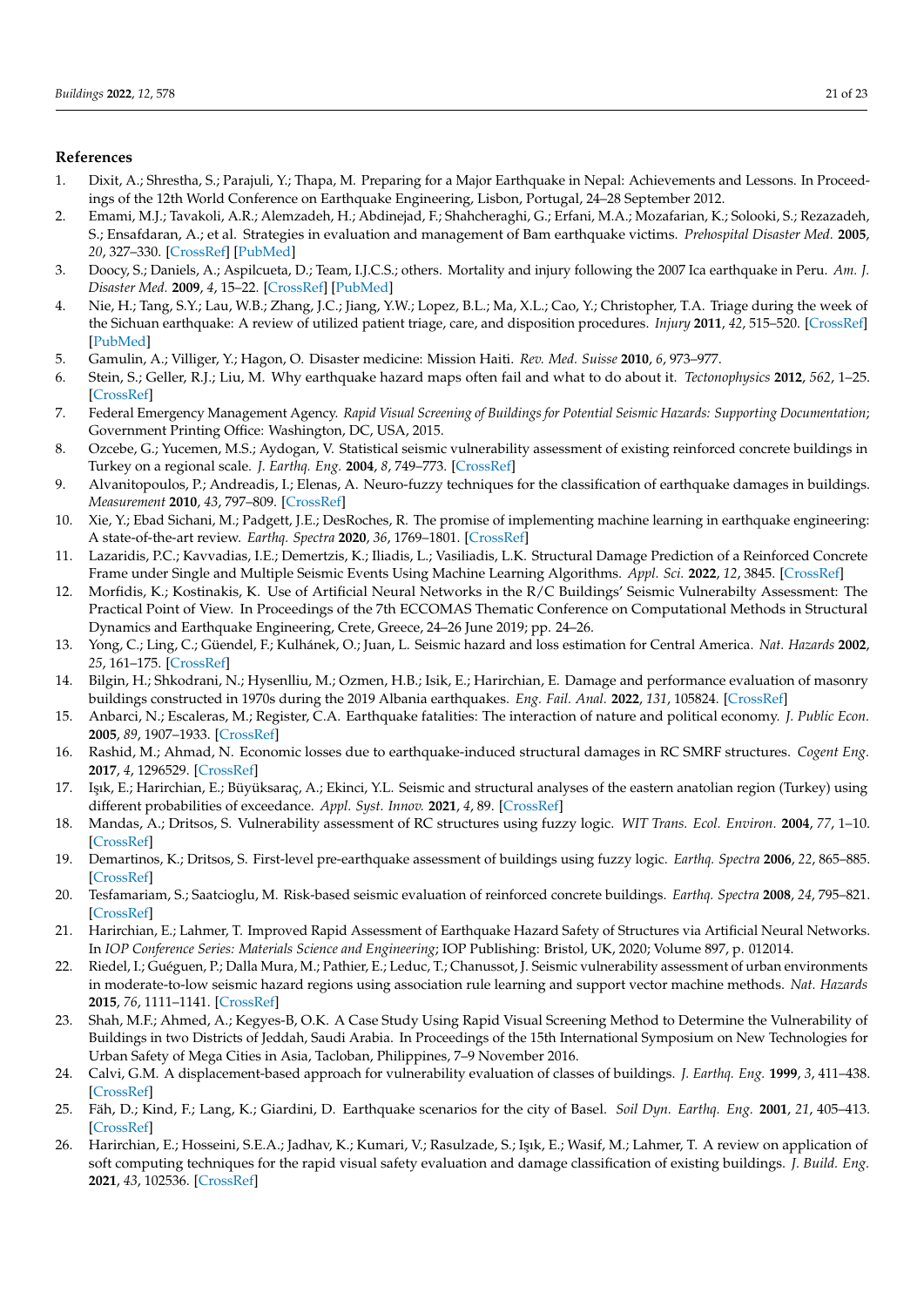- <span id="page-21-0"></span>27. Morfidis, K.; Kostinakis, K. Seismic parameters' combinations for the optimum prediction of the damage state of R/C buildings using neural networks. *Adv. Eng. Softw.* **2017**, *106*, 1–16. [\[CrossRef\]](http://dx.doi.org/10.1016/j.advengsoft.2017.01.001)
- <span id="page-21-1"></span>28. Morfidis, K.; Kostinakis, K. Approaches to the rapid seismic damage prediction of r/c buildings using artificial neural networks. *Eng. Struct.* **2018**, *165*, 120–141. [\[CrossRef\]](http://dx.doi.org/10.1016/j.engstruct.2018.03.028)
- <span id="page-21-2"></span>29. Tesfamariam, S.; Liu, Z. Earthquake induced damage classification for reinforced concrete buildings. *Struct. Saf.* **2010**, *32*, 154–164. [\[CrossRef\]](http://dx.doi.org/10.1016/j.strusafe.2009.10.002)
- <span id="page-21-3"></span>30. Zhang, Y.; Burton, H.V.; Sun, H.; Shokrabadi, M. A machine learning framework for assessing post-earthquake structural safety. *Struct. Saf.* **2018**, *72*, 1–16. [\[CrossRef\]](http://dx.doi.org/10.1016/j.strusafe.2017.12.001)
- <span id="page-21-4"></span>31. Allali, S.A.; Abed, M.; Mebarki, A. Post-earthquake assessment of buildings damage using fuzzy logic. *Eng. Struct.* **2018**, *166*, 117–127. [\[CrossRef\]](http://dx.doi.org/10.1016/j.engstruct.2018.03.055)
- <span id="page-21-5"></span>32. Yao, X.; Tham, L.; Dai, F. Landslide susceptibility mapping based on support vector machine: A case study on natural slopes of Hong Kong, China. *Geomorphology* **2008**, *101*, 572–582. [\[CrossRef\]](http://dx.doi.org/10.1016/j.geomorph.2008.02.011)
- 33. Esteban, M.; Valenzuela, V.P.; Yun, N.Y.; Mikami, T.; Shibayama, T.; Matsumaru, R.; Takagi, H.; Thao, N.D.; De Leon, M.; Oyama, T.; et al. Typhoon Haiyan 2013 evacuation preparations and awareness. *Int. J. Sustain. Future Hum. Secur.* **2015**, *3*, 37–45. [\[CrossRef\]](http://dx.doi.org/10.24910/jsustain/3.1/3745)
- 34. Tripathi, S.; Srinivas, V.; Nanjundiah, R.S. Downscaling of precipitation for climate change scenarios: A support vector machine approach. *J. Hydrol.* **2006**, *330*, 621–640. [\[CrossRef\]](http://dx.doi.org/10.1016/j.jhydrol.2006.04.030)
- <span id="page-21-6"></span>35. Harirchian, E.; Lahmer, T.; Kumari, V.; Jadhav, K. Application of Support Vector Machine Modeling for the Rapid Seismic Hazard Safety Evaluation of Existing Buildings. *Energies* **2020**, *13*, 3340. [\[CrossRef\]](http://dx.doi.org/10.3390/en13133340)
- <span id="page-21-7"></span>36. Gilan, S.S.; Ali, A.M.; Ramezanianpour, A.A. Evolutionary fuzzy function with support vector regression for the prediction of concrete compressive strength. In Proceedings of the 2011 UKSim 5th European Symposium on Computer Modeling and Simulation, Madrid, Spain, 16–18 November 2011; pp. 263–268.
- <span id="page-21-8"></span>37. Sobhani, J.; Khanzadi, M.; Movahedian, A. Support vector machine for prediction of the compressive strength of no-slump concrete. *Comput. Concr.* **2013**, *11*, 337–350. [\[CrossRef\]](http://dx.doi.org/10.12989/cac.2013.11.4.337)
- <span id="page-21-9"></span>38. Sun, J.; Li, H.; Adeli, H. Concept drift-oriented adaptive and dynamic support vector machine ensemble with time window in corporate financial risk prediction. *IEEE Trans. Syst. Man Cybern. Syst.* **2013**, *43*, 801–813. [\[CrossRef\]](http://dx.doi.org/10.1109/TSMCA.2012.2224338)
- <span id="page-21-10"></span>39. Zhang, Z.; Hsu, T.Y.; Wei, H.H.; Chen, J.H. Development of a data-mining technique for regional-scale evaluation of building seismic vulnerability. *Appl. Sci.* **2019**, *9*, 1502. [\[CrossRef\]](http://dx.doi.org/10.3390/app9071502)
- <span id="page-21-11"></span>40. Cannizzaro, F.; Pantò, B.; Lepidi, M.; Caddemi, S.; Caliò, I. Multi-directional seismic assessment of historical masonry buildings by means of macro-element modelling: Application to a building damaged during the L'Aquila earthquake (Italy). *Buildings* **2017**, *7*, 106. [\[CrossRef\]](http://dx.doi.org/10.3390/buildings7040106)
- 41. Fagundes, C.; Bento, R.; Cattari, S. On the seismic response of buildings in aggregate: Analysis of a typical masonry building from Azores. *Structures* **2017**, *10*, 184–196. [\[CrossRef\]](http://dx.doi.org/10.1016/j.istruc.2016.09.010)
- 42. Casapulla, C.; Argiento, L.U.; Maione, A. Seismic safety assessment of a masonry building according to Italian Guidelines on Cultural Heritage: Simplified mechanical-based approach and pushover analysis. *Bull. Earthq. Eng.* **2018**, *16*, 2809–2837. [\[CrossRef\]](http://dx.doi.org/10.1007/s10518-017-0281-9)
- <span id="page-21-12"></span>43. Greco, A.; Lombardo, G.; Pantò, B.; Famà, A. Seismic vulnerability of historical masonry aggregate buildings in oriental Sicily. *Int. J. Archit. Herit.* **2020**, *14*, 517–540. [\[CrossRef\]](http://dx.doi.org/10.1080/15583058.2018.1553075)
- <span id="page-21-13"></span>44. Lin, P.C.; Tsai, K.C.; Wang, K.J.; Yu, Y.J.; Wei, C.Y.; Wu, A.C.; Tsai, C.Y.; Lin, C.H.; Chen, J.C.; Schellenberg, A.H.; et al. Seismic design and hybrid tests of a full-scale three-story buckling-restrained braced frame using welded end connections and thin profile. *Earthq. Eng. Struct. Dyn.* **2012**, *41*, 1001–1020. [\[CrossRef\]](http://dx.doi.org/10.1002/eqe.1171)
- <span id="page-21-14"></span>45. Bengio, Y.; Courville, A.; Vincent, P. Representation learning: A review and new perspectives. *IEEE Trans. Pattern Anal. Mach. Intell.* **2013**, *35*, 1798–1828. [\[CrossRef\]](http://dx.doi.org/10.1109/TPAMI.2013.50)
- <span id="page-21-15"></span>46. Schmidhuber, J. Deep learning. *Scholarpedia* **2015**, *10*, 32832. [\[CrossRef\]](http://dx.doi.org/10.4249/scholarpedia.32832)
- 47. Singh, R.; Qi, Y. Character based string kernels for bio-entity relation detection. In Proceedings of the 15th Workshop on Biomedical Natural Language Processing, Berlin, Germany, 12 August 2016; pp. 66–71.
- <span id="page-21-16"></span>48. Vapnik, V.N. An overview of statistical learning theory. *IEEE Trans. Neural Netw.* **1999**, *10*, 988–999. [\[CrossRef\]](http://dx.doi.org/10.1109/72.788640)
- <span id="page-21-17"></span>49. Gonzalez, D.; Rueda-Plata, D.; Acevedo, A.B.; Duque, J.C.; Ramos-Pollan, R.; Betancourt, A.; Garcia, S. Automatic detection of building typology using deep learning methods on street level images. *Build. Environ.* **2020**, *177*, 106805. [\[CrossRef\]](http://dx.doi.org/10.1016/j.buildenv.2020.106805)
- <span id="page-21-18"></span>50. Harirchian, E.; Kumari, V.; Jadhav, K.; Rasulzade, S.; Lahmer, T.; Raj Das, R. A Synthesized Study Based on Machine Learning Approaches for Rapid Classifying Earthquake Damage Grades to RC Buildings. *Appl. Sci.* **2021**, *11*, 7540. [\[CrossRef\]](http://dx.doi.org/10.3390/app11167540)
- <span id="page-21-19"></span>51. Catlin, A.C.; HewaNadungodage, C.; Pujol, S.; Laughery, L.; Sim, C.; Puranam, A.; Bejarano, A. A cyberplatform for sharing scientific research data at DataCenterHub. *Comput. Sci. Eng.* **2018**, *20*, 49–70. [\[CrossRef\]](http://dx.doi.org/10.1109/MCSE.2017.3301213)
- <span id="page-21-20"></span>52. Shah, P.; Pujol, S.; Puranam, A.; Laughery, L. *Database on Performance of Low-Rise Reinforced Concrete Buildings in the 2015 Nepal Earthquake*; DEEDS, Purdue University Research Repository: Lafayette, IN, USA, 2015.
- <span id="page-21-21"></span>53. Sim, C.; Laughery, L.; Chiou, T.; Weng, P.W. *2017 Pohang Earthquake: Reinforced Concrete Building Damage Survey*; DEEDS, Purdue University Research Repository: Lafayette, IN, USA, 2018.
- 54. Sim, C.; Villalobos, E.; Smith, J.P.; Rojas, P.; Pujol, S.; Puranam, A.Y.; Laughery, L.A. *Performance of Low-Rise Reinforced Concrete Buildings in the 2016 Ecuador Earthquake*; Purdue University Research Repository: Purdue, IN, USA, 2018. [\[CrossRef\]](http://dx.doi.org/10.4231/R7ZC8111)